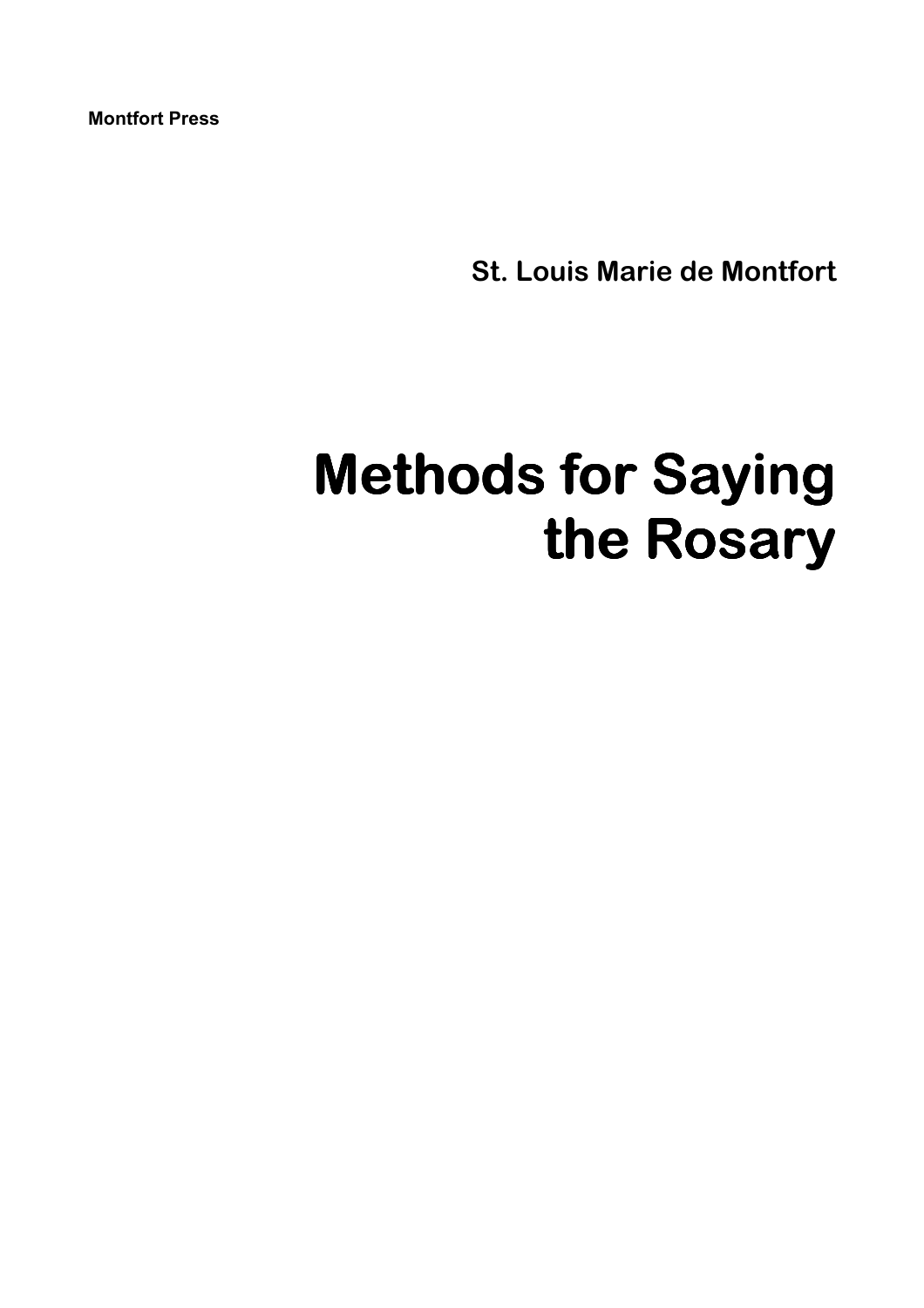"Methods for Saying the Rosary" by St. Louis Marie de Montfort

Text copyright © Montfort Publications 1987

This version for Internet publication © Copyright Montfort Missionaries 2003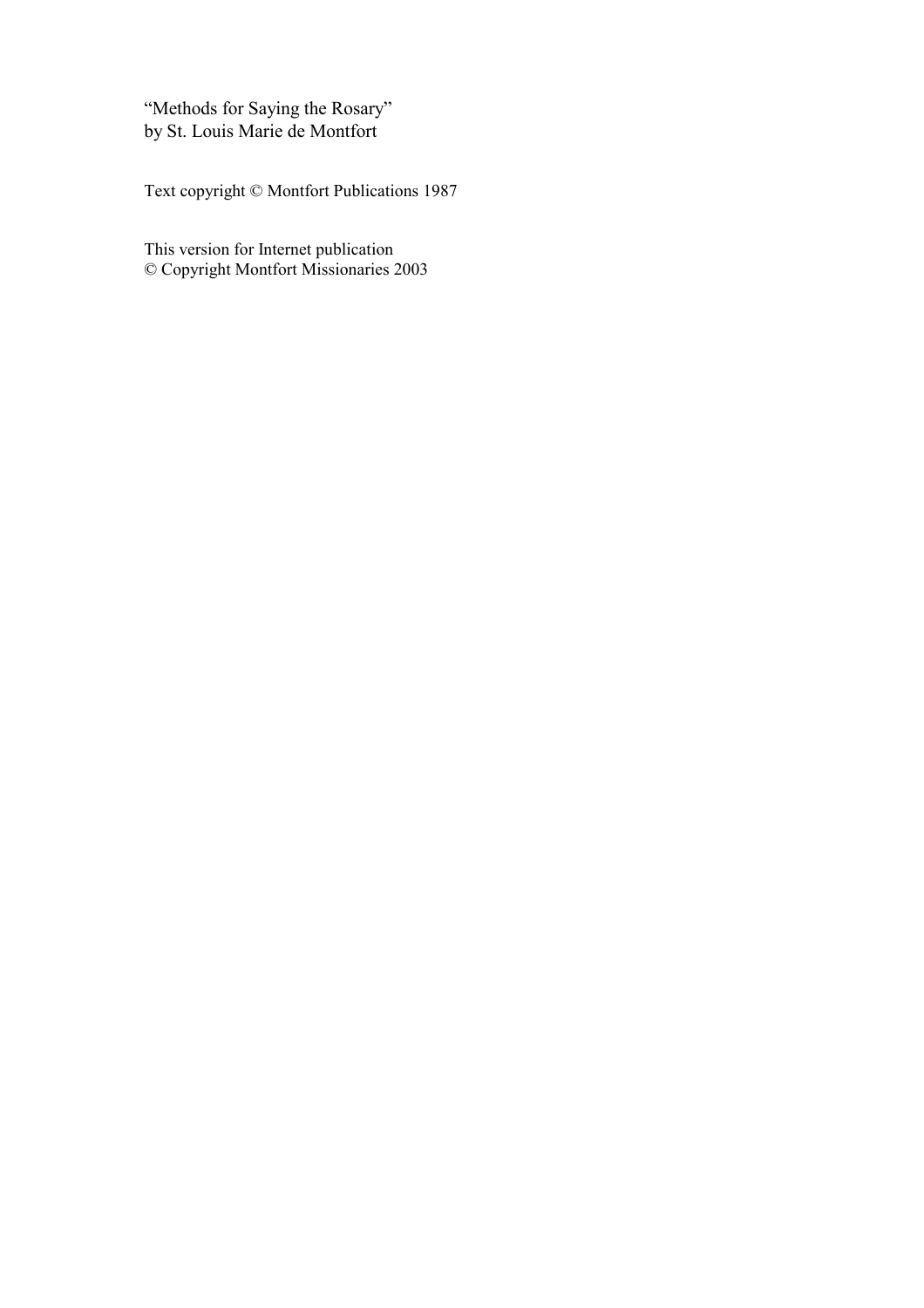# **Methods for Saying the Rosary to draw into our souls the Graces of the Mysteries of the Life, Passion and Glory of Jesus and Mary**

### *First Method*

**1.** Say the "Come Holy Spirit" and then make this offering of the Rosary:

 I unite with all the saints in heaven and with all the just on earth; I unite with you, my Jesus, to praise your holy Mother worthily and to praise you in her and by her. I renounce all the distractions that may come to me while I am saying this Rosary. O Blessed Virgin Mary, we offer you this creed to honour the faith you had upon earth and to ask you to permit us to share in that same faith. O Lord, we offer you this Our Father to adore you in your oneness and to acknowledge you as the first cause and the last end of all things. Most Holy Trinity, we offer you these three Hail Marys to thank you for all the graces which you have given to Mary and which you have given to us through her intercession.

Our Father, three Hail Marys, Glory be to the Father....

### **Offering of the Decades**

### **Joyful Mysteries**

#### **2.** *First decade*

 We offer you, Lord Jesus, this first decade in honour of your Incarnation. Through this mystery and the intercession of your holy Mother we ask for humility of heart.

*Our Father, ten Hail Marys, Glory be to the Father.* 

May the grace of the mystery of the Incarnation come into me and make me truly humble.

#### *Second decade*

 We offer you, Lord Jesus, this second decade in honour of the Visitation of your holy Mother to her cousin Saint Elizabeth. Through this mystery and the intercession of Mary we ask for a perfect love of our neighbour.

*Our Father, ten Hail Marys, Glory be to the Father.* 

May the grace of the mystery of the Visitation come into me and make me truly charitable.

#### *Third decade*

 We offer you, Child Jesus, this third decade in honour of your holy Birth. Through this mystery and the intercession of your blessed Mother we ask for detachment from the things of this world, love of poverty and love of the poor.

*Our Father, ten Hail Marys, Glory be to the Father.* 

May the grace of the Birth of Jesus come into me and make me truly poor in spirit.

#### *Fourth decade*

 We offer you, O Lord Jesus, this fourth decade in honour of your presentation in the temple by the hands of Mary. Through this mystery and the intercession of your blessed Mother we ask for the gift of wisdom and purity of heart and body.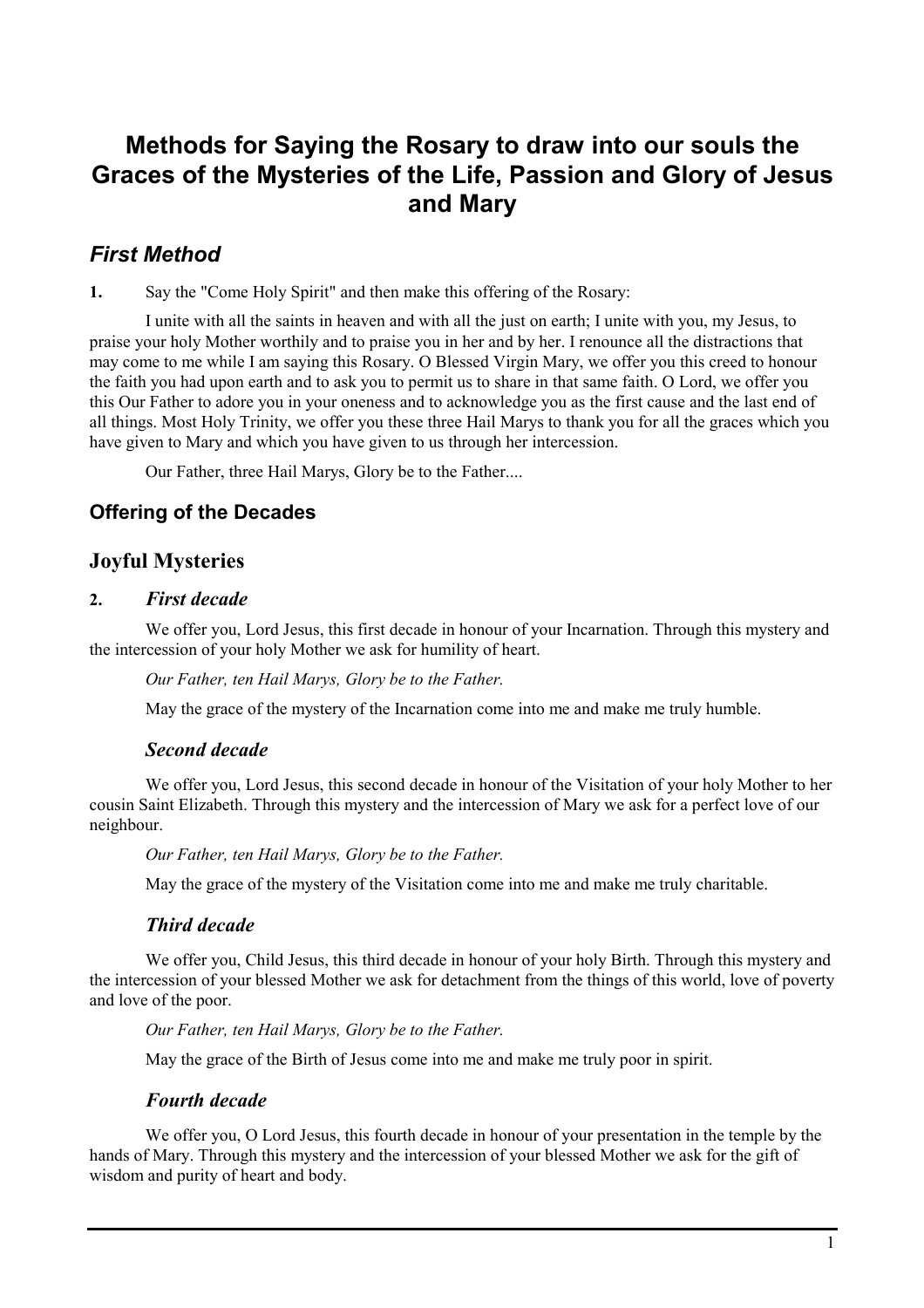*Our Father, ten Hail Marys, Glory be to the Father.* 

May the grace of the mystery of the presentation come into me and make me truly wise and pure.

#### *Fifth decade*

 We offer you, Lord Jesus, this fifth decade to honour Mary's finding you in the temple among the learned men after she had lost you. Through this mystery and the intercession of your blessed Mother we ask you to convert us and all sinners, heretics, schismatics and pagans.

*Our Father, ten Hail Marys, Glory be to the Father.* 

 May the grace of the mystery of the Finding of Jesus in the temple come into me that I may be truly converted.

### **Sorrowful Mysteries**

#### **3.** *Sixth decade*

We offer you, Lord Jesus, this sixth decade in honour of your intense agony in the garden of Olives. Through this mystery and the intercession of your holy Mother we ask for perfect sorrow for our sins and perfect conformity to your holy will.

*Our Father, ten Hail Marys, Glory be to the Father.* 

 May the grace of the Agony of Jesus come into me and make me truly contrite and perfectly obedient to the will of God.

#### *Seventh decade*

 We offer you, Lord Jesus, this seventh decade in honour of your cruel Scourging. Through this mystery and the intercession of your holy Mother we ask for the grace to mortify our senses.

*Our Father, ten Hail Marys, Glory be to the Father.* 

May the grace of the Scourging of Jesus come into me and make me truly mortified.

#### *Eighth decade*

We offer you, Lord Jesus, this eighth decade in honour of being crowned with Thorns. Through this mystery and the intercession of your holy Mother we ask for a deep contempt of the world.

*Our Father, ten Hail Marys, Glory be to the Father.* 

 May the grace of the mystery of Our Lord's Crowning with Thorns come into me and make me truly opposed to the world.

#### *Ninth decade*

We offer you, Lord Jesus, this ninth decade in honour of your carrying the Cross. Through this mystery and the intercession of your holy Mother we ask for great patience in carrying our cross after you all the days of our life.

*Our Father, ten Hail Marys, Glory be to the Father.* 

May the grace of the mystery of the carrying of the Cross come into me and make me truly patient.

#### *Tenth decade*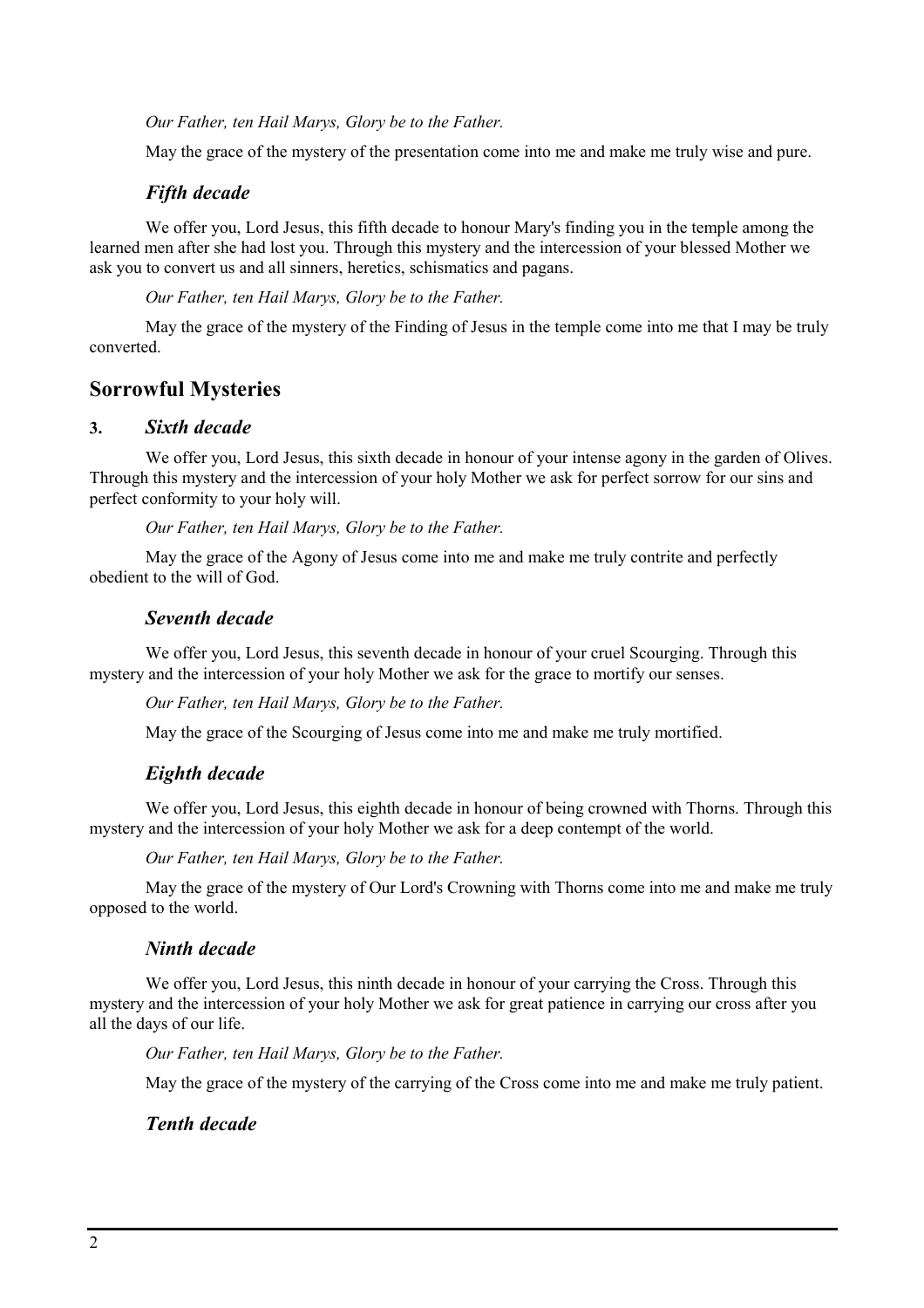We offer you, Lord Jesus, this tenth decade in honour of your Crucifixion on Mount Calvary. Through this mystery and the intercession of your holy Mother we ask for a great horror of sin, a love for the Cross and the grace of a holy death for us and for those who are now in their last agony.

*Our Father, ten Hail Marys, Glory be to the Father.* 

 May the grace of the Death and Passion of Our Lord and Saviour Jesus Christ come into me and make me truly holy.

### **Glorious Mysteries**

#### **4.** *Eleventh decade*

 We offer you, Lord Jesus, this eleventh decade in honour of your triumphant Resurrection. Through this mystery and through the intercession of your holy Mother we ask for a lively faith.

*Our Father, ten Hail Marys, Glory be to the Father.* 

May the grace of the Resurrection come into me and make me truly faithful.

#### *Twelfth decade*

We offer you, Lord Jesus, this twelfth decade in honour of your glorious Ascension. Through this mystery and the intercession of your holy Mother we ask for a firm hope and a great longing for heaven.

*Our Father, ten Hail Marys, Glory be to the Father.* 

 May the grace of the mystery of the Ascension of Our Lord come into me and prepare me for heaven.

#### *Thirteenth decade*

 We offer you, O Holy Spirit, this thirteenth decade in honour of the mystery of Pentecost. Through this mystery and the intercession of Mary, your most holy spouse, we ask for your holy wisdom that we may know, taste and practice your truth and share it with everyone.

 *Our Father, ten Hail Marys, Glory be to the Father.* 

May the grace of Pentecost come into me and make me truly wise in the eyes of God.

#### *Fourteenth decade*

 We offer you, Lord Jesus, this fourteenth decade in honour of the Immaculate Conception of your holy Mother and her assumption into heaven body and soul. Through these two mysteries and her intercession we ask for the gift of true devotion to her in order to live a good life and have a happy death.

 *Our Father, ten Hail Marys, Glory be to the Father.* 

 May the grace of the Immaculate Conception and the Assumption of Mary come into me and make me truly devoted to her.

#### *Fifteenth decade*

We offer you, Lord Jesus, this fifteenth and last decade in honour of the Crowning in glory of your holy Mother in heaven. Through this mystery and her intercession we ask for perseverance and an increase in virtue up to the moment of our death and thereafter the eternal crown that is prepared for us. We ask for the same grace for all the just and all our benefactors.

 *Our Father, ten Hail Marys, Glory be to the Father.*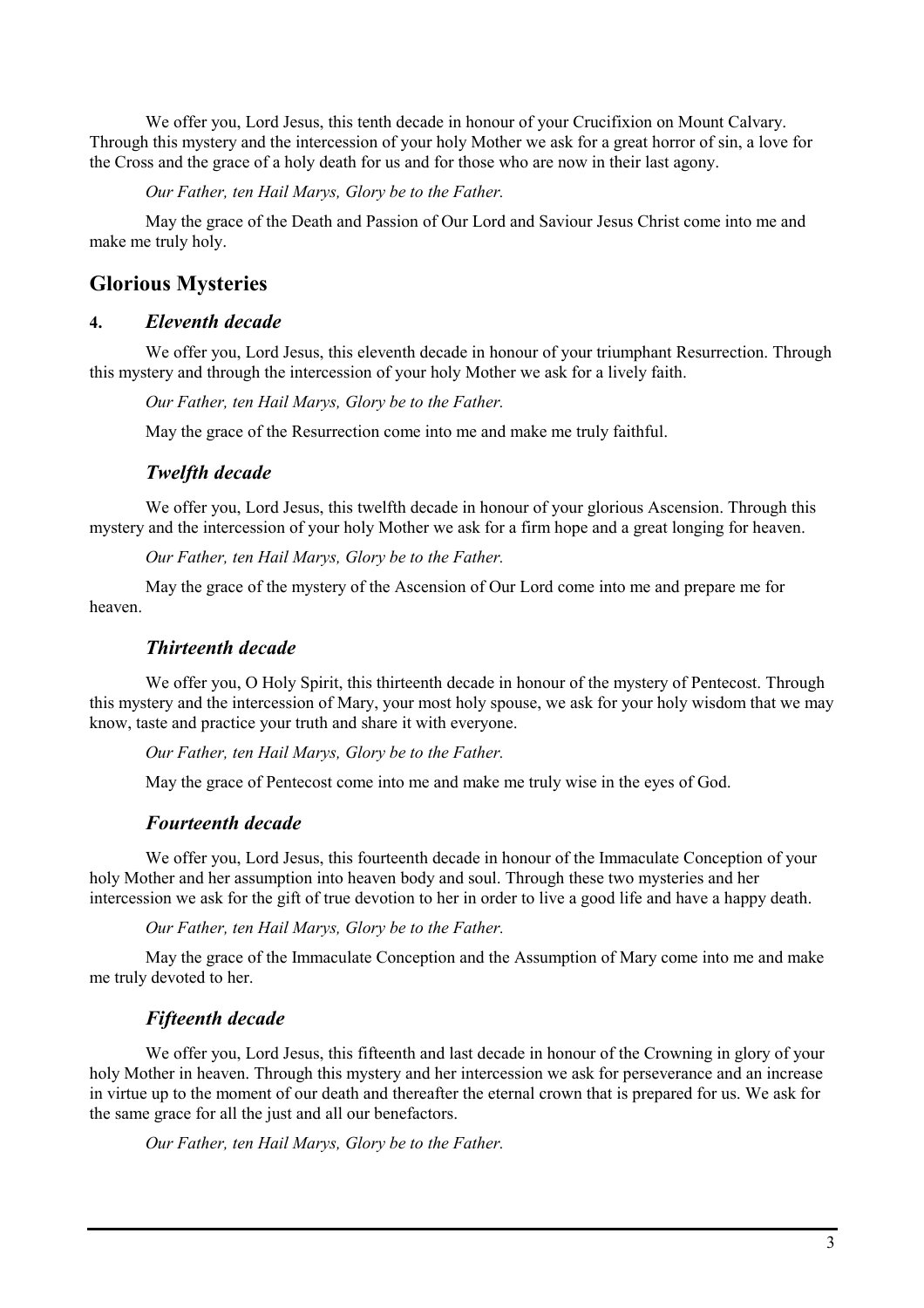**5.** We beseech you, Lord Jesus, by the fifteen mysteries of your life, death, passion and glory, and the merits of your holy Mother, to convert sinners, to help the dying, to free the souls in purgatory, and to give all of us your grace so that we may live well and die well. We pray also for the light of glory to see you face to face and love you during all eternity. Amen.

### *Second, Shorter Method...*

### **Of Celebrating the life, death and heavenly glory of Jesus and Mary in the Holy Rosary and a method of restraining our imagination and lessening distractions.**

**6.** To do this a word or two is added to each Hail Mary of the decade reminding us of the mystery we are celebrating. This addition follows the name of Jesus in the middle of the Hail Mary: and blessed is the fruit of thy womb,

Decade 1st "Jesus becoming man"

 2nd "Jesus sanctifying" 3rd "Jesus born in poverty" 4th "Jesus sacrificed" 5th "Jesus holy of holies" 6th "Jesus in his agony" 7th "Jesus scourged" 8th "Jesus crowned with thorns" 9th "Jesus carrying his Cross" 10th "Jesus crucified" 11th "Jesus risen from the dead" 12th "Jesus ascending to heaven" 13th "Jesus filling thee with the Holy Spirit" 14th "Jesus raising thee up" 15th "Jesus crowning thee"

At the end of the first five mysteries we say:

May the grace of the joyful mysteries come into our souls and make us really holy.

At the end of the second:

May the grace of the sorrowful mysteries come into our souls and make us truly patient.

At the end of the third:

May the grace of the glorious mysteries come into our souls and make us eternally happy. Amen.

# *Third Method...*

### **Of Fr. de Montfort for saying fruitfully the holy Rosary, for the use of the Daughters of Wisdom.**

**7.** I unite with all the saints in heaven, with all the just on earth, and with all the faithful here present. I unite with you, my Jesus, in order to praise your holy Mother worthily and to praise you in her and through her. I renounce all distractions which may arise during this Rosary. I desire to say it with attention and devotion as if it were the last of my life. Amen. We offer you, Lord Jesus, this Creed in honour of all the mysteries of our faith, the Our Father and three Hail Marys in honour of the unity of your being and the Trinity of your persons. We ask of you a lively faith, a firm hope and an ardent charity. Amen.

I believe in God; Our Father; three Hail Marys.

 In each mystery, after the word Jesus, add a word to recall and honour the particular mystery. For example: Jesus incarnate, Jesus sanctifying, etc. as it is indicated at each decade.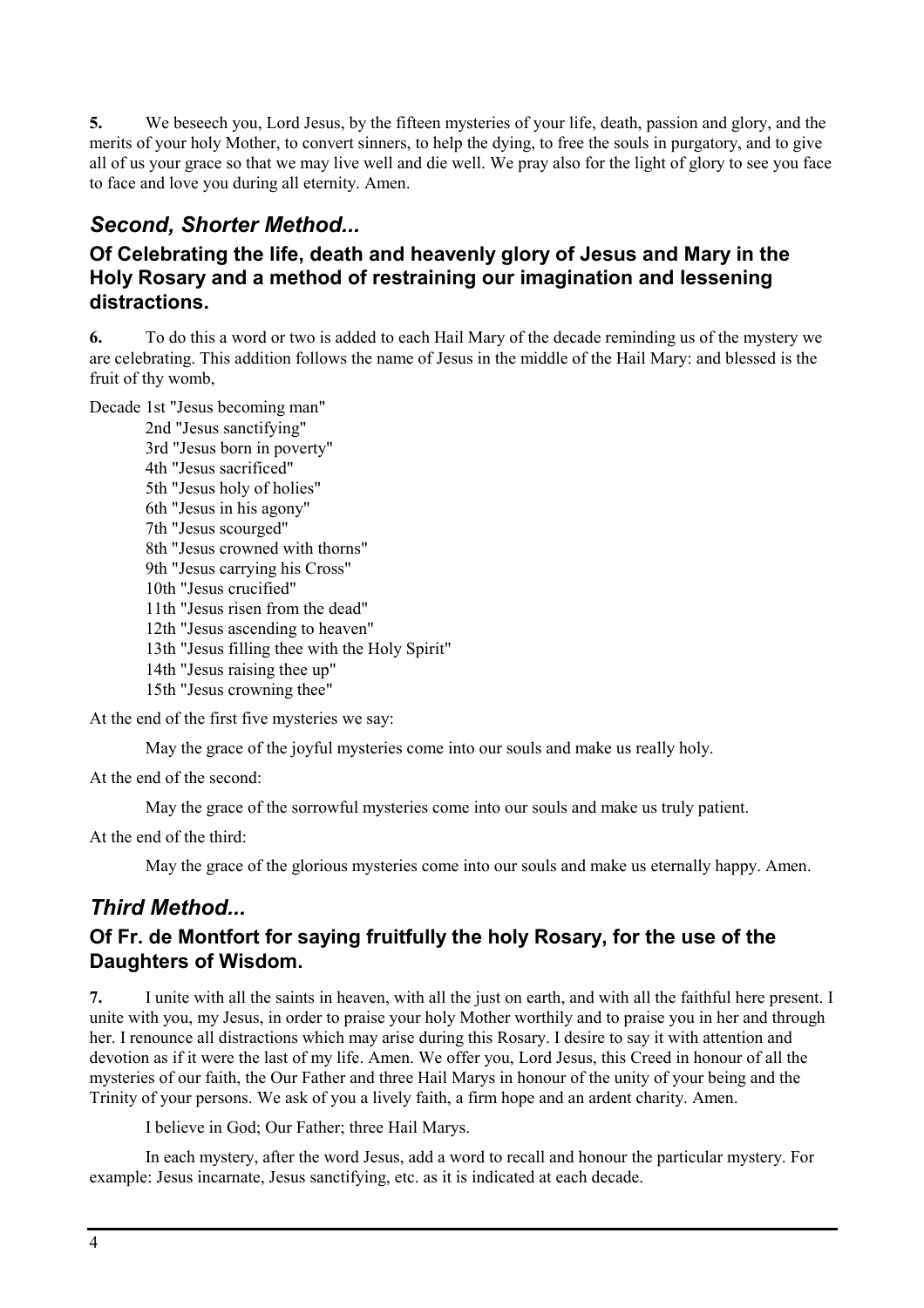### **The Joyful Mysteries**

#### *The Incarnation*

**8.** We offer you, Lord Jesus, this first decade in honour of your Incarnation in Mary's womb; through this mystery and her intercession we ask for deep humility. Amen.

Our Father. Hail Mary ten times, adding "Jesus becoming man".

May the grace of the mystery of the Incarnation come into our souls. Amen.

#### *The Visitation*

 We offer you, Lord Jesus, this second decade in honour of the Visitation of your holy Mother to her cousin Saint Elizabeth and of the sanctification of Saint John the Baptist; through this mystery and the intercession of your holy Mother we ask for charity towards our neighbour. Amen.

Our Father. Hail Mary ten times. "Jesus sanctifying".

May the grace of the Visitation come into our souls. Amen.

#### *The Birth of Jesus*

We offer you, Lord Jesus, this third decade in honour of your Birth in the stable at Bethlehem; through this mystery and the intercession of your holy Mother, we ask for detachment from worldly things, contempt of riches and a love of poverty. Amen.

Our Father. Hail Mary ten times. "Jesus being born".

May the grace of the mystery of the Birth of Jesus come into our souls. Amen.

#### *The Presentation in the Temple*

We offer you, Lord Jesus, this fourth decade in honour of your presentation in the temple and the purification of Mary; through this mystery and her intercession we ask for purity in body and mind. Amen.

Our Father. Hail Mary ten times. "Jesus sacrificed".

May the grace of the mystery of the Presentation come into our souls. Amen.

#### *The Finding of Jesus*

We offer you, Lord Jesus, this fifth decade in honour of your being found in the temple by Mary; through this mystery and her intercession we ask for true wisdom. Amen.

Our Father. Hail Mary ten times. "Jesus Holy of holies".

May the grace of the mystery of the Finding of Jesus come into our souls. Amen.

At the end of this first Rosary the Magnificat is said.

#### **The Sorrowful Mysteries**

#### *The Agony*

**9.** We offer you, Lord Jesus, this sixth decade in honour of your Agony in the Garden of Olives; through this mystery and the intercession of your holy Mother we ask for sorrow for our sins. Amen.

Our Father. Hail Mary ten times. "Jesus in Agony".

May the grace of the mystery of the Agony of Jesus come into our souls. Amen.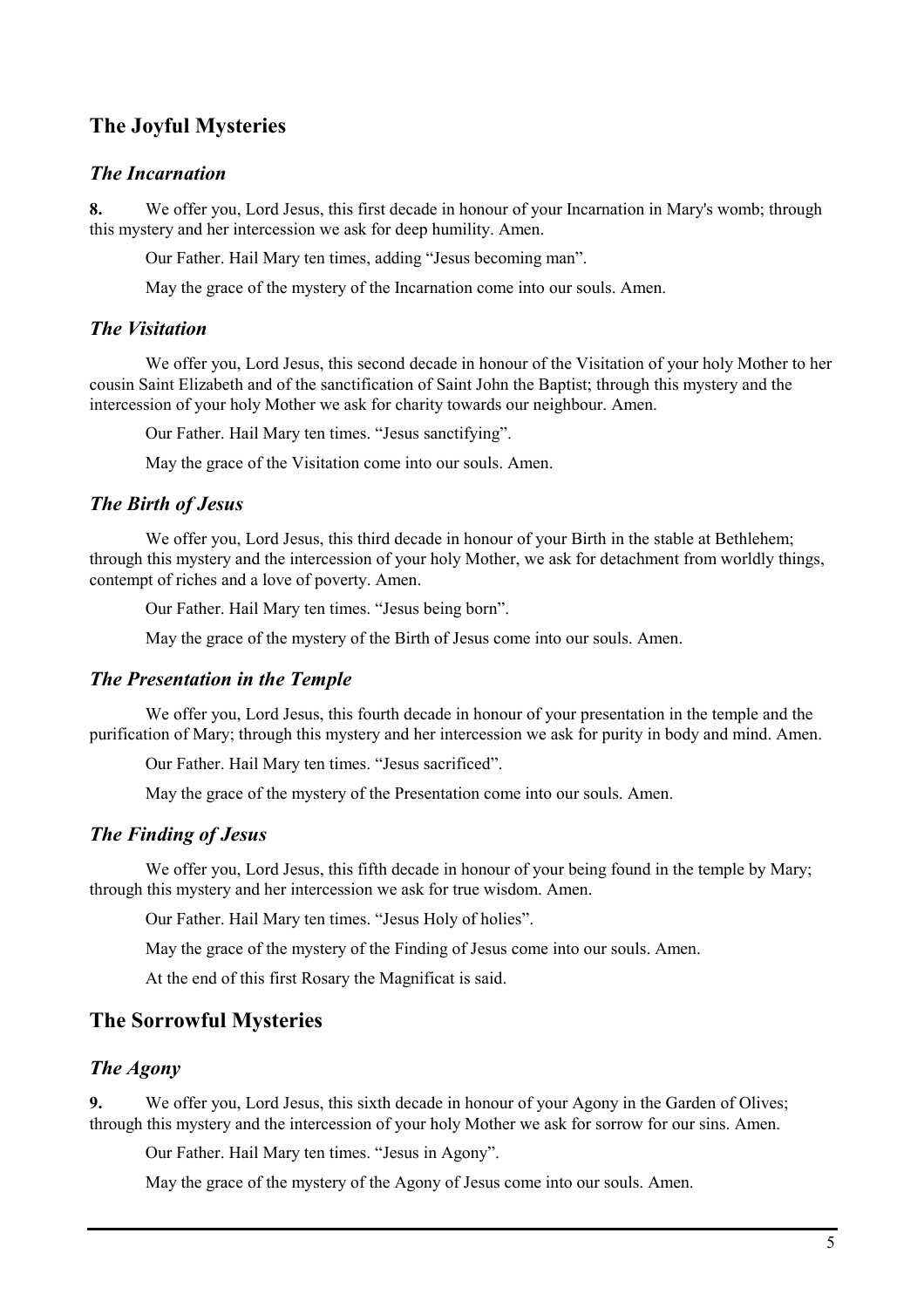#### *The Scourging*

 We offer you, Lord Jesus, this seventh decade in honour of your cruel Scourging; through this mystery and the intercession of your holy Mother we ask for the grace to mortify our senses. Amen.

Our Father. Hail Mary ten times. "Jesus being scourged".

May the grace of the mystery of the Scourging of Jesus come into our souls. Amen.

#### *The Crowning with Thorns*

 We offer you, Lord Jesus, this eighth decade in honour of your being Crowned with Thorns; through this mystery and the intercession of your holy Mother we ask for contempt of the world. Amen.

Our Father. Hail Mary ten times. "Jesus crowned with thorns".

May the grace of the mystery of the Crowning with Thorns come into our souls. Amen.

#### *The Carrying of the Cross*

We offer you, Lord Jesus, this ninth decade in honour of your carrying the Cross; through this mystery and the intercession of your holy Mother we ask for patience in all our crosses. Amen.

Our Father. Hail Mary ten times. "Jesus carrying his Cross".

May the grace of the mystery of the Carrying of the Cross come into our souls. Amen.

#### *The Crucifixion*

 We offer you, Lord Jesus, this tenth decade in honour of your Crucifixion and shameful Death on Calvary; through this mystery and the intercession of your holy Mother we ask for the conversion of sinners, perseverance for the just and relief for the souls in Purgatory. Amen.

Our Father. Hail Mary ten times. "Jesus crucified".

**10.** In this decade before each Hail Mary we ask God through the intercession of the nine choirs of angels for the graces we stand in need of.

 Holy Seraphim, ask God etc. Hail Mary etc. Holy Cherubim, ask etc. Holy Thrones, ask etc. Holy Dominations, ask etc. Holy Virtues, ask etc. Holy Powers, ask etc. Holy Principalities, ask etc. Holy Archangels, ask etc. Holy Angels, ask etc. All the Saints of Paradise, ask etc. Glory be to the Father, etc.

May the grace of the mystery of the Crucifixion of Jesus come down into our souls. Amen.

**11.** At the end of the second rosary the following prayers are said kneeling:

[Prayer composed by Fr. de Montfort asking God for divine Wisdom]

 O God of our fathers, Lord of mercy, Spirit of truth, I, a mere worm of the earth, prostrate before your divine Majesty, acknowledging the great need I have of your divine wisdom which I have lost through my sins and trusting in the unfailing promise you have made to all those who ask with confidence, I come before you today to beg this grace of you with all possible earnestness and the greatest humility. Send us, O Lord, this wisdom which sits by your throne to strengthen our weakness, to enlighten our minds, to inflame our hearts, to speak and to act, to work and suffer in union with you, to direct our footsteps and to fill our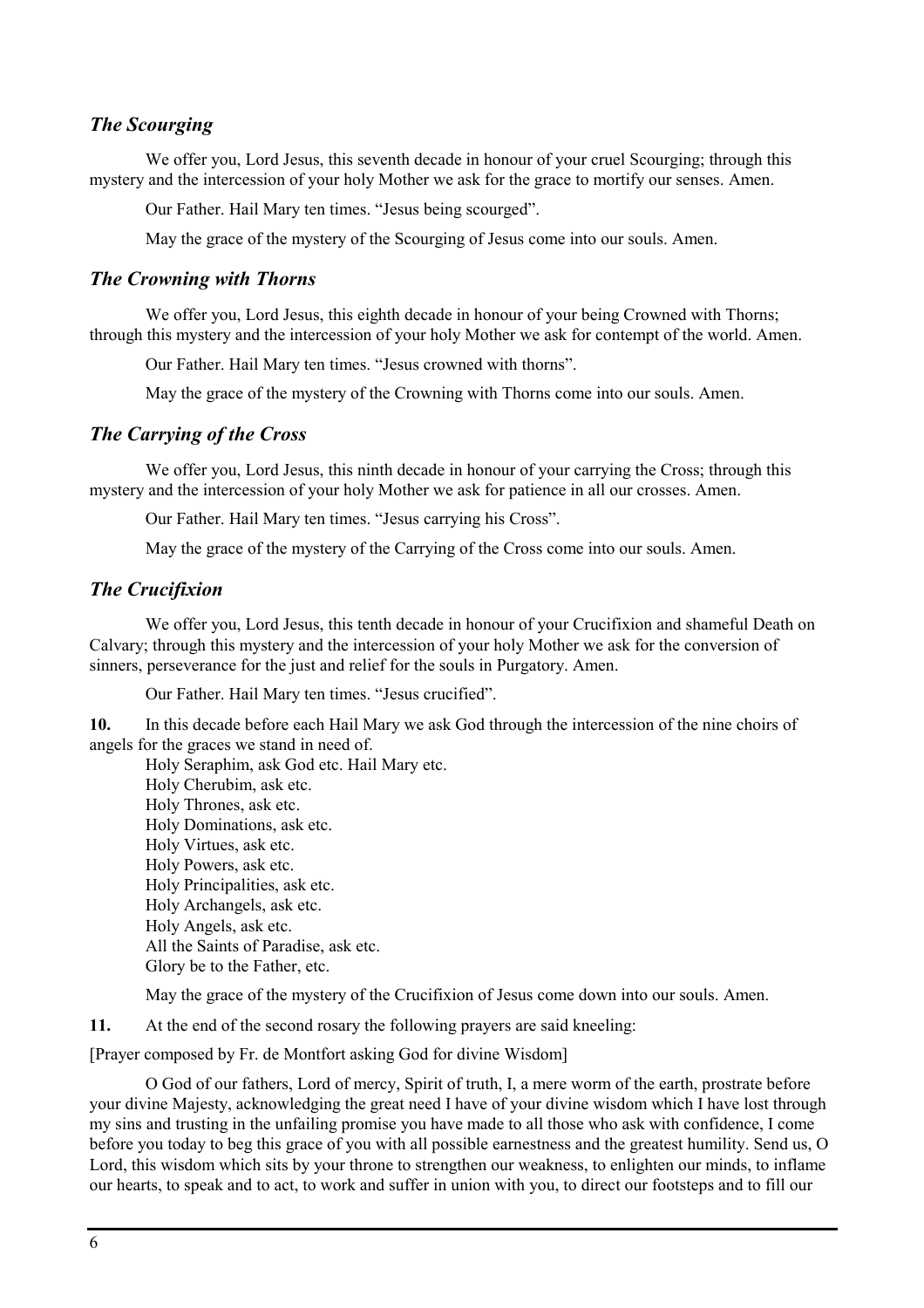souls with the virtues of Jesus Christ and the gifts of the Holy Spirit, for only Wisdom can bring us these gifts. O Father of mercy, God of all consolation, we ask you for this infinite treasure of your divine wisdom, through the tender heart of Mary, through the Precious Blood of your dear Son and through the intense desire you have to bestow your gifts on your poor creatures. Hear and grant our prayers. Amen.

#### **12.** [Prayer to Saint Joseph]

 Hail Joseph the just, Wisdom is with you; blessed are you among all men and blessed is Jesus, the fruit of Mary, your faithful spouse. Holy Joseph, worthy foster-father of Jesus Christ, pray for us sinners and obtain divine Wisdom for us from God, now and at the hour of our death. Amen.

This prayer is said three times.

### **The Glorious Mysteries**

#### *The Resurrection*

**13.** We offer you, Lord Jesus, this eleventh decade in honour of your glorious Resurrection; through this mystery and the intercession of your holy Mother, we ask for love of God and fervour in your service. Amen.

Our Father. Hail Mary ten times. "Jesus risen from the dead".

May the grace of the mystery of the Resurrection come into our souls. Amen.

#### *The Ascension*

 We offer you, Lord Jesus, this twelfth decade in honour of your triumphant Ascension; through this mystery and the intercession of your holy Mother we ask for an ardent desire for heaven, our true home. Amen.

Our Father. Hail Mary ten times. "Jesus ascending to heaven".

May the grace of the mystery of the Ascension come into our souls. Amen.

#### *The Pentecost*

 We offer you, Lord Jesus, this thirteenth decade in honour of the mystery of Pentecost; through this mystery and the intercession of your holy Mother we ask that the Holy Spirit may come into our souls. Amen.

Our Father. Hail Mary ten times. "Jesus filling us with the Holy Spirit".

May the grace of the mystery of Pentecost come into our souls. Amen.

#### *The Assumption of the Blessed Virgin*

We offer you, Lord Jesus, this fourteenth decade in honour of the Resurrection and triumphant Assumption of your holy Mother into heaven; through this mystery and her intercession we ask for a tender devotion to so good a Mother. Amen.

Our Father. Hail Mary ten times. "Jesus raising thee up".

May the grace of the mystery of the Assumption come into our souls. Amen.

#### *The Coronation of Mary*

We offer you, Lord Jesus, this fifteenth and last decade in honour of the Coronation of your holy Mother; through this mystery and her intercession we ask for perseverance in grace and the crown of glory. Amen.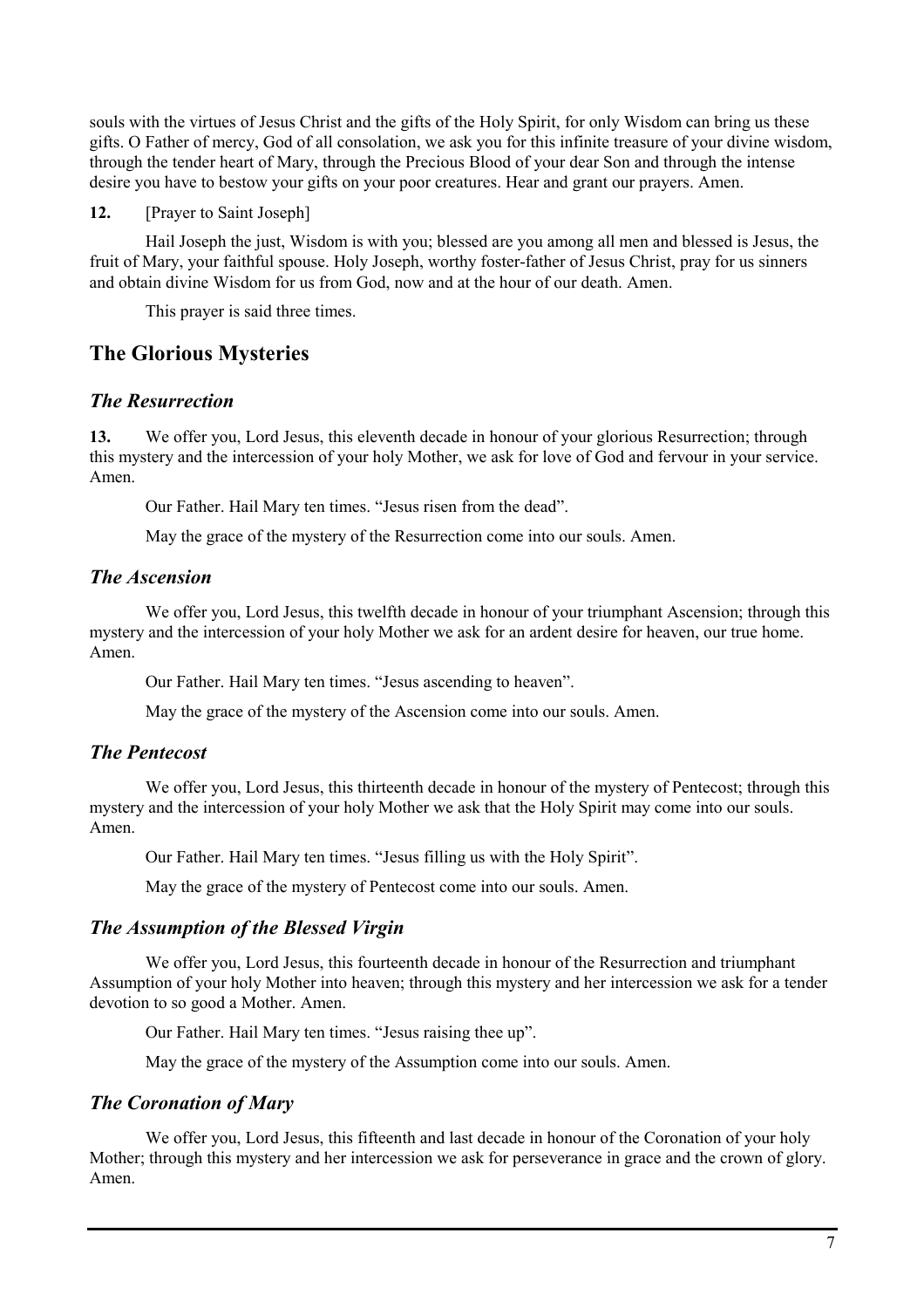Our Father. Hail Mary ten times. "Jesus crowning thee".

**14.** In this decade before each Hail Mary we ask God through the intercession of all the saints for the graces we stand in need of.

- St. Michael the Archangel and all the holy angels, ask of God etc. Hail Mary etc.
- St. Abraham and all the holy Patriarchs, ask of God etc.
- St. John Baptist and all the holy Prophets, ask of God etc.
- St. Peter and St. Paul and all the holy Apostles, ask of God etc.
- St. Stephen, St. Lawrence and all the Martyrs, ask of God etc.
- St. Hilary and all the holy Pontiffs, ask of God etc.
- St. Joseph and all the holy Confessors, ask of God etc.
- St. Catherine, St. Therese and all the holy Virgins, ask of God etc.
- St. Anne and all holy Women, ask of God etc.

Glory be to the Father etc.

May the grace of the mystery of the Crowning in glory of Mary come into our souls. Amen.

**15.** At the end of the third Rosary the following prayer is said:

#### [Prayer to the Blessed Virgin]

 Hail Mary, well-beloved daughter of the eternal Father, admirable Mother of the Son, most faithful spouse of the Holy Spirit, glorious temple of the Blessed Trinity. Hail, sovereign Queen, to whom everyone is subject in heaven and on earth. Hail sure Refuge of sinners, our Lady of mercy, who has never repelled anyone. Sinner as I am, I cast myself at your feet and beg you to obtain from Jesus, your dear Son, contrition and pardon for all my sins and the gift of divine wisdom. I consecrate myself to you with all that I have. I choose you today as my Mother and Mistress; treat me then as the weakest of your children and the most submissive of your servants. Hear, O my Queen, the prayers of a heart that desires to love and serve you faithfully. Let it not be said that of all who have ever had recourse to you, I was the first to be unheeded. O my hope, my life, my faithful and immaculate Virgin Mary, hear me, protect me, strengthen me, instruct me, save me. Amen.

Praised, adored and loved be Jesus in the most holy sacrament of the altar. Forever and ever.

 O Jesus, my dear Jesus, O Mary, Mother of Jesus, my beloved Mother, give us your holy blessing. Amen.

Support us in our troubles, hear us when we pray, preserve us from the world and the devil. Amen.

The superior says, "Nos cum prole pia benedicat Virgo Maria. Amen".

### *Fourth Method*

Summary of the life, death and passion and heavenly glory of Jesus and Mary in the holy Rosary.

**16.** Credo: 1) Faith in the presence of God. 2) Faith in the gospel. 3) Faith and obedience to the pope as Vicar of Jesus Christ. 1 Our Father Unity of one, living and true God.

| T Out Tuttlet | OTHER OF OIL, ITTING and true God.                                       |
|---------------|--------------------------------------------------------------------------|
| 1 Hail Mary   | To honour the eternal Father who conceives his Son in contemplating      |
|               | himself.                                                                 |
| 2 Hail Mary   | The eternal Word, equal to his Father and who with him produces the Holy |
|               | Spirit by their mutual love.                                             |
| 3 Hail Mary   | The Holy Spirit who proceeds from the Father and the Son by the way of   |
|               | love.                                                                    |
| 2 Our Father  | Immense charity of God.                                                  |

#### *The Incarnation*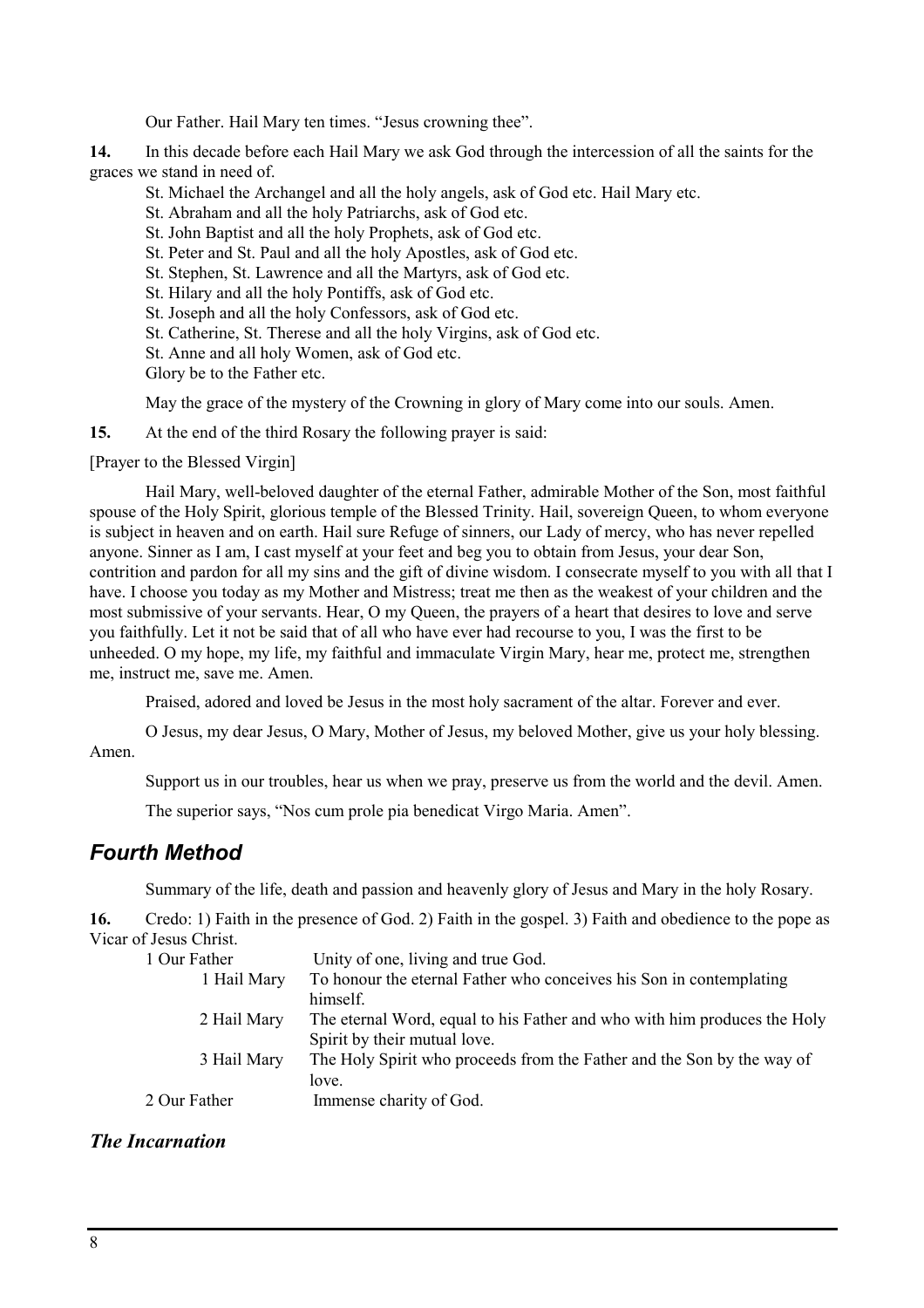| 17. | 1 Hail Mary  | To deplore the unhappy state of disobedient Adam; his just condemnation<br>and that of all his descendants.                                     |
|-----|--------------|-------------------------------------------------------------------------------------------------------------------------------------------------|
|     | 2 Hail Mary  | To honour the desires of the patriarchs and prophets who pleaded for the<br>coming of the Messiah.                                              |
|     | 3 Hail Mary  | To honour the desires and prayers of the Blessed Virgin Mary to bring<br>forward the coming of the Messiah; and her marriage with Saint Joseph. |
|     | 4 Hail Mary  | The love of the eternal Father in giving us his Son.                                                                                            |
|     | 5 Hail Mary  | The love of the Son who gave himself up for us.                                                                                                 |
|     | 6 Hail Mary  | The mission and the greeting of the angel Gabriel.                                                                                              |
|     | 7 Hail Mary  | The maidenly fear of Mary.                                                                                                                      |
|     | 8 Hail Mary  | The faith and consent of the Virgin Mary.                                                                                                       |
|     | 9 Hail Mary  | The creation of the soul and the formation of the body of Jesus in the womb<br>of Mary by the Holy Spirit.                                      |
|     | 10 Hail Mary | The angels adoring the Word Incarnate in the womb of Mary.                                                                                      |
|     | 3 Our Father | The most adorable majesty of God.                                                                                                               |

### *The Visitation*

| 18. | 1 Hail Mary  | To honour the joy in the heart of Mary at the Incarnation and the dwelling<br>for nine months of the eternal Word in her womb. |
|-----|--------------|--------------------------------------------------------------------------------------------------------------------------------|
|     | 2 Hail Mary  | The sacrifice of himself that Jesus Christ offered to his Father on coming<br>into the world.                                  |
|     | 3 Hail Mary  | The contentment of Jesus Christ in the humble and Virginal womb of Mary<br>and that of Mary in the enjoyment of her God.       |
|     | 4 Hail Mary  | The doubts of St. Joseph on discovering that Mary was with child.                                                              |
|     | 5 Hail Mary  | The agreement between Jesus and Mary in her womb on the choice of the<br>elect.                                                |
|     | 6 Hail Mary  | The fervour of Mary when visiting her cousin.                                                                                  |
|     | 7 Hail Mary  | The greeting of Mary and the sanctification of St. John Baptist and of his<br>mother St. Elizabeth.                            |
|     | 8 Hail Mary  | Mary's thanksgiving to God expressed in her Magnificat.                                                                        |
|     | 9 Hail Mary  | Her charity and humility in the service of her cousin.                                                                         |
|     | 10 Hail Mary | The mutual dependence of Jesus and Mary and the dependence we should<br>have upon them both.                                   |
|     | 4 Our Father | The infinite richness of God.                                                                                                  |

# *The Birth of Jesus*

| 19. |             | 1 Hail Mary To honour the contempt and the rebuffs which Mary and Joseph encountered at<br>Bethlehem. |
|-----|-------------|-------------------------------------------------------------------------------------------------------|
|     | 2 Hail Mary | The poverty of the Stable where God came into the world.                                              |
|     | 3 Hail Mary | The deep recollection of the exceeding love of Mary when she was about to<br>give birth to her child. |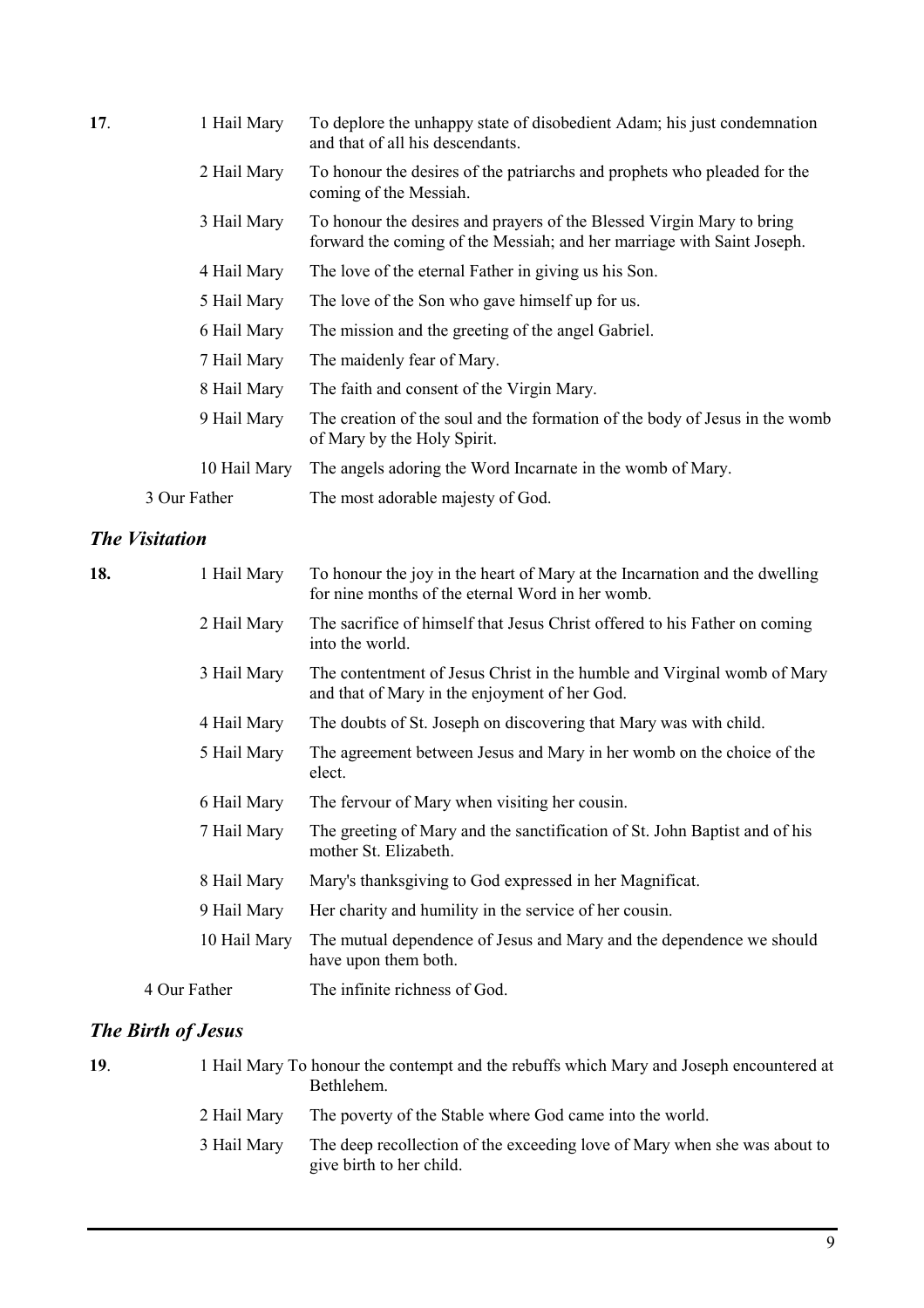| 4 Hail Mary  | The coming forth of the eternal Word from the womb of Mary without<br>breaking the seal of her Virginity. |
|--------------|-----------------------------------------------------------------------------------------------------------|
| 5 Hail Mary  | The adoration and the singing of the angels when Jesus was born.                                          |
| 6 Hail Mary  | The ravishing beauty of her divine child.                                                                 |
| 7 Hail Mary  | The coming of the shepherds into the stable with their humble gifts.                                      |
| 8 Hail Mary  | The circumcision of Jesus and his suffering accepted in love.                                             |
| 9 Hail Mary  | The giving of the name of Jesus and the nobility of this name                                             |
| 10 Hail Mary | The adoration of the kings and the gifts they brought.                                                    |
| 5 Our Father | The eternal wisdom of God.                                                                                |

# *The Purification*

| 20. | 1 Hail Mary  | Obedience of Jesus and Mary to the Law.                                                   |
|-----|--------------|-------------------------------------------------------------------------------------------|
|     | 2 Hail Mary  | The sacrifice that Jesus made of his humanity to the Law.                                 |
|     | 3 Hail Mary  | The sacrifice of her honour the Virgin Mary made to the Law.                              |
|     | 4 Hail Mary  | The joy and the songs of Simeon and Anne the prophetess.                                  |
|     | 5 Hail Mary  | The ransoming of Jesus by the offering of two turtle doves.                               |
|     | 6 Hail Mary  | The massacre of the Holy Innocents by Herod the Cruel.                                    |
|     | 7 Hail Mary  | The flight of Jesus to Egypt through St. Joseph's obedience to the voice of<br>the angel. |
|     | 8 Hail Mary  | The mystery of his abode in Egypt.                                                        |
|     | 9 Hail Mary  | His return to Nazareth                                                                    |
|     | 10 Hail Mary | His growth in age and wisdom.                                                             |
|     | 6 Our Father | The incomprehensible holiness of God.                                                     |

# *The Finding of Jesus in the Temple*

| 21. | 1 Hail Mary  | To honour his hidden, hard working and obedient life at Nazareth.  |
|-----|--------------|--------------------------------------------------------------------|
|     | 2 Hail Mary  | His preaching and his being found in the temple among the doctors. |
|     | 3 Hail Mary  | His fasting and his temptations in the desert.                     |
|     | 4 Hail Mary  | His baptism by St. John Baptist.                                   |
|     | 5 Hail Mary  | His wonderful preaching.                                           |
|     | 6 Hail Mary  | His astounding miracles.                                           |
|     | 7 Hail Mary  | The choice of the twelve apostles and the powers he gave them.     |
|     | 8 Hail Mary  | His marvellous transfiguration                                     |
|     | 9 Hail Mary  | The washing of the feet of the apostles.                           |
|     | 10 Hail Mary | The institution of the Holy Eucharist.                             |
|     | 7 Our Father | The essential happiness of God.                                    |

# *The Agony of Jesus*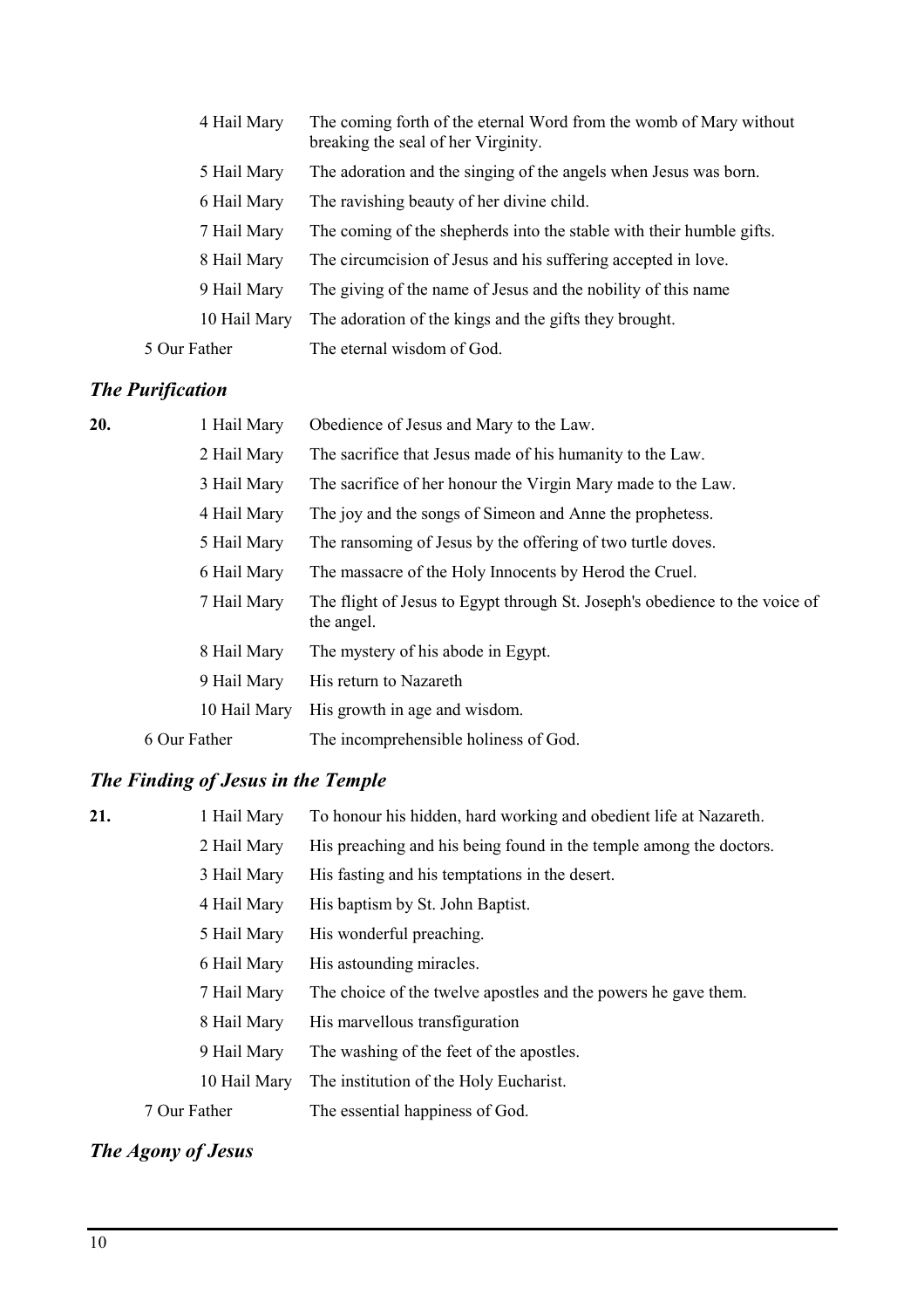| 22. | 1 Hail Mary  | To honour the places of retreat that Jesus Christ chose during his life,<br>especially that of the Garden of Olives.                     |
|-----|--------------|------------------------------------------------------------------------------------------------------------------------------------------|
|     | 2 Hail Mary  | His humble and fervent prayers offered during his life and on the eve of his<br>passion.                                                 |
|     | 3 Hail Mary  | His patience and gentleness towards his apostles during his life and<br>especially in the Garden of Olives.                              |
|     | 4 Hail Mary  | His weariness of soul during all his life and especially in the Garden of<br>Olives.                                                     |
|     | 5 Hail Mary  | The outpouring of blood in which his sorrows bathed him.                                                                                 |
|     | 6 Hail Mary  | The comfort he consented to receive from an angel in his agony.                                                                          |
|     | 7 Hail Mary  | His conformity to the will of his Father in spite of his natural reluctance.                                                             |
|     | 8 Hail Mary  | The courage with which he went to meet his executioners and the power of<br>his words with which he crushed them and then uplifted them. |
|     | 9 Hail Mary  | His betrayal by Judas and his arrest by the Jews.                                                                                        |
|     | 10 Hail Mary | His desertion by his apostles.                                                                                                           |
|     | 8 Our Father | Wonderful patience of God.                                                                                                               |

# *The Scourging*

| 23.          | 1 Hail Mary  | To honour the chains and ropes with which Jesus was bound.                                       |
|--------------|--------------|--------------------------------------------------------------------------------------------------|
|              | 2 Hail Mary  | The blow that he received in the house of Caiphas.                                               |
|              | 3 Hail Mary  | The three denials of St. Peter.                                                                  |
|              | 4 Hail Mary  | The shameful treatment he received at the house of Herod when he was<br>dressed in a white robe. |
|              | 5 Hail Mary  | His being stripped of all his clothes.                                                           |
|              | 6 Hail Mary  | The scorn and insults he received from his tormenters because of his<br>nakedness.               |
|              | 7 Hail Mary  | His being beaten and flayed with rods of thorn and cruel whips.                                  |
|              | 8 Hail Mary  | The pillar to which he was bound.                                                                |
|              | 9 Hail Mary  | The blood he shed and the wounds he received.                                                    |
|              | 10 Hail Mary | His collapse through weakness into a pool of his own blood.                                      |
| 9 Our Father |              | Unspeakable beauty of God.                                                                       |

# *The Crowning with Thorns of Jesus Christ*

| 24. | 1 Hail Mary | To honour his being stripped a third time.      |
|-----|-------------|-------------------------------------------------|
|     | 2 Hail Mary | To honour His crown of thorns.                  |
|     | 3 Hail Mary | The veil with which they blindfolded him.       |
|     | 4 Hail Mary | The blows and the spittle rained upon his face. |
|     | 5 Hail Mary | The old robe they put over his shoulders.       |
|     | 6 Hail Mary | The reed they put into his hand.                |
|     | 7 Hail Mary | The rough stone upon which he was made to sit.  |
|     |             |                                                 |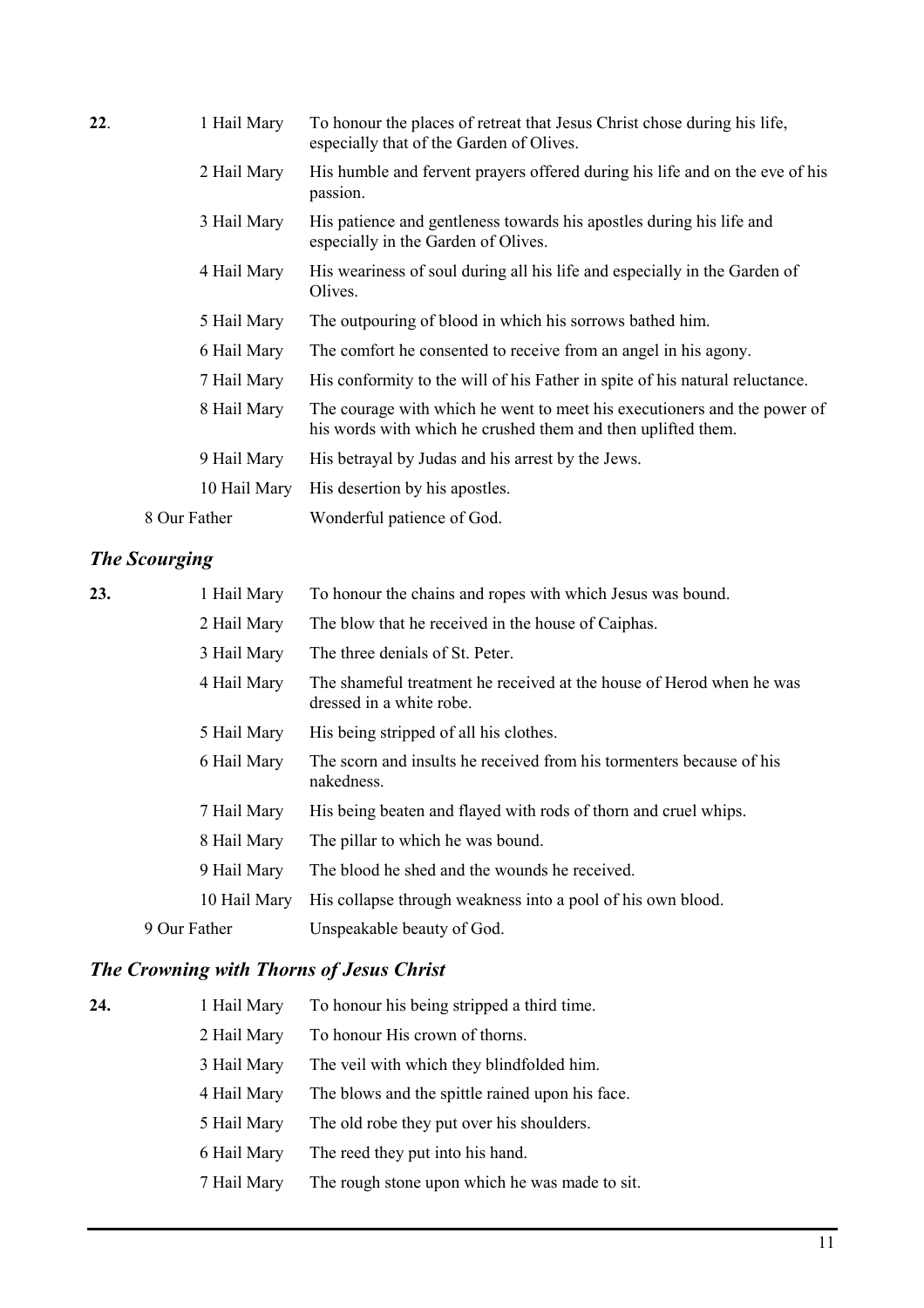| 8 Hail Mary   | The abuse and insults that were hurled at him.             |
|---------------|------------------------------------------------------------|
|               | 9 Hail Mary The blood which poured from his adorable head. |
|               | 10 Hail Mary His hair and beard which they tore at.        |
| 10 Our Father | Limitless omnipotence of God.                              |

# *The Carrying of the Cross*

| 25. | 1 Hail Mary   | To honour Our Lord being presented to the people at the "Ecce Homo."                  |
|-----|---------------|---------------------------------------------------------------------------------------|
|     | 2 Hail Mary   | The preferring of Barabbas to Jesus.                                                  |
|     | 3 Hail Mary   | The false testimonies given against him.                                              |
|     | 4 Hail Mary   | His being condemned to death.                                                         |
|     | 5 Hail Mary   | The love with which he embraced and kissed the Cross.                                 |
|     | 6 Hail Mary   | The dreadful sufferings he endured in carrying it.                                    |
|     | 7 Hail Mary   | His falling through weakness under its weight.                                        |
|     | 8 Hail Mary   | His sorrow on meeting his Mother.                                                     |
|     | 9 Hail Mary   | The veil of Veronica on which his face was imprinted.                                 |
|     | 10 Hail Mary  | His tears and those of his Mother and the pious women who followed him<br>to Calvary. |
|     | 11 Our Father | Fearful Justice of God.                                                               |

# *The Crucifixion of Jesus Christ*

| 26. | 1 Hail Mary   | To honour the five wounds of Jesus Christ and the shedding of his blood on<br>the Cross.                        |
|-----|---------------|-----------------------------------------------------------------------------------------------------------------|
|     | 2 Hail Mary   | His pierced heart and the Cross upon which he was crucified.                                                    |
|     | 3 Hail Mary   | The nails and the lance which pierced him, the sponge, the gall and the<br>vinegar which he was given to drink. |
|     | 4 Hail Mary   | The shame and the ignominy he endured in being crucified naked between<br>two thieves.                          |
|     | 5 Hail Mary   | The compassion of his Blessed Mother.                                                                           |
|     | 6 Hail Mary   | His seven last words.                                                                                           |
|     | 7 Hail Mary   | His abandonment and his silence.                                                                                |
|     | 8 Hail Mary   | The distress of the whole universe.                                                                             |
|     | 9 Hail Mary   | His painful and shameful death.                                                                                 |
|     | 10 Hail Mary  | His being taken down from the Cross and his burial.                                                             |
|     | 12 Our Father | The eternity of God without a beginning.                                                                        |
|     |               |                                                                                                                 |

### *The Resurrection*

| 27. | 1 Hail Mary To honour the descent of the soul of Our Lord into hell.          |
|-----|-------------------------------------------------------------------------------|
|     | 2 Hail Mary The joy and the release of the ancient fathers who were in limbo. |
|     | 3 Hail Mary The re-uniting of his body and soul in the tomb.                  |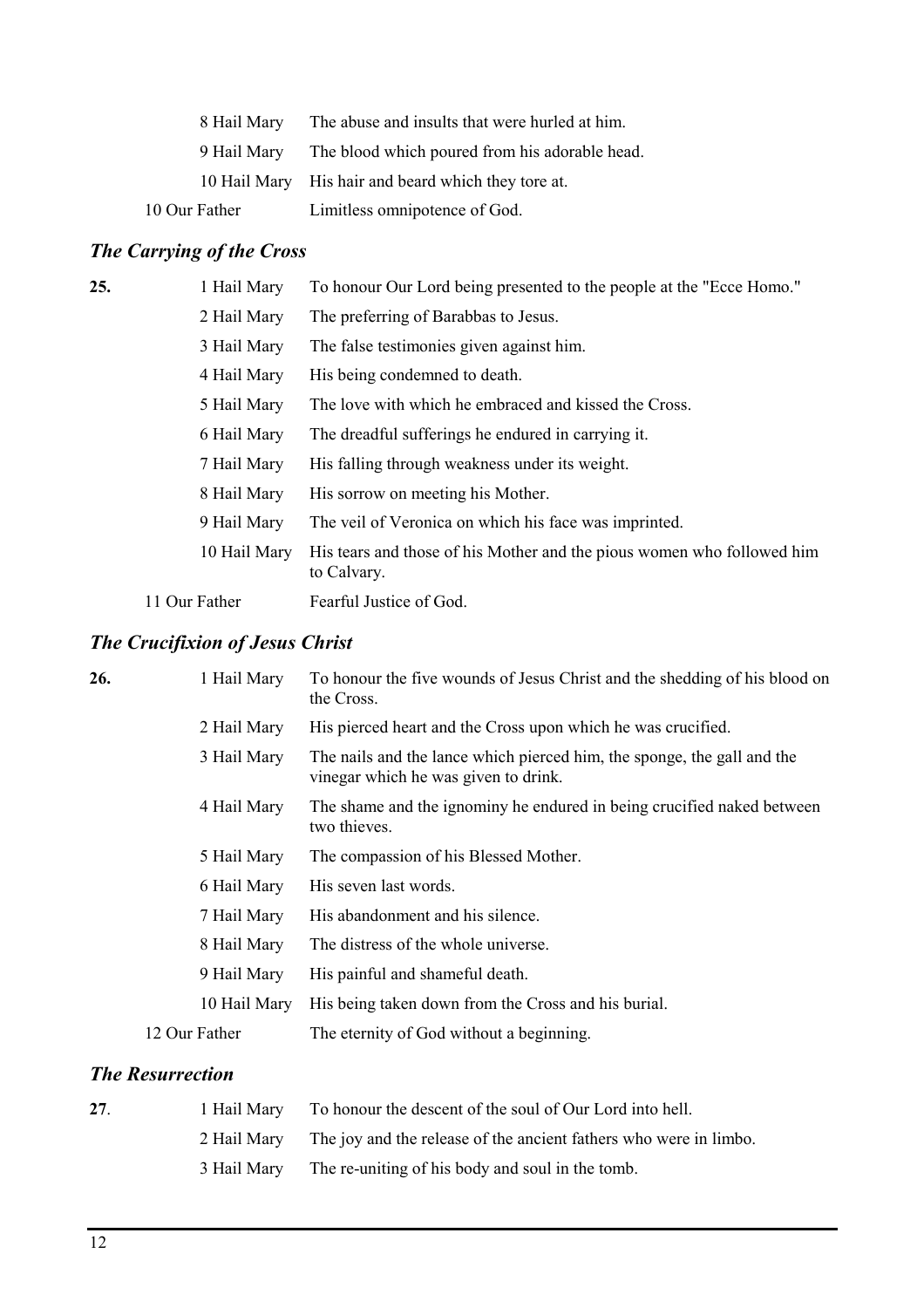| 4 Hail Mary   | His miraculous emergence from the tomb.                                                  |
|---------------|------------------------------------------------------------------------------------------|
| 5 Hail Mary   | His victories over death and sin, the world and the devil.                               |
| 6 Hail Mary   | The four qualities of his glorious body.                                                 |
| 7 Hail Mary   | The power that he received from his Father in heaven and on earth.                       |
| 8 Hail Mary   | His appearances to his Mother, his apostles and disciples.                               |
| 9 Hail Mary   | His discourses on heaven and the meal that he had with his disciples.                    |
| 10 Hail Mary  | The peace, the authority and the mission he gave them to go out into the<br>whole world. |
| 13 Our Father | The unlimited omnipresence of God.                                                       |

# *The Ascension of Jesus Christ*

| 28. | 1 Hail Mary   | To honour the promise that Jesus Christ made to his apostles to send them<br>the Holy Spirit and the command he gave them to prepare to receive him. |
|-----|---------------|------------------------------------------------------------------------------------------------------------------------------------------------------|
|     | 2 Hail Mary   | The gathering of all his disciples on the Mount of Olives.                                                                                           |
|     | 3 Hail Mary   | The blessings he gave them as he rose from the earth towards heaven.                                                                                 |
|     | 4 Hail Mary   | His glorious ascension by his own power into heaven.                                                                                                 |
|     | 5 Hail Mary   | The welcome and triumphant acclaim which he received from God, his<br>Father and from all the heavenly court.                                        |
|     | 6 Hail Mary   | The triumphant power with which he opened the gates of heaven through<br>which no mortal had passed.                                                 |
|     | 7 Hail Mary   | His being seated at the right hand of his Father as his beloved Son equal to<br>his Father.                                                          |
|     | 8 Hail Mary   | The power he received to judge the living and the dead.                                                                                              |
|     | 9 Hail Mary   | His last coming upon earth when his power and majesty will appear in all<br>their magnificence.                                                      |
|     | 10 Hail Mary  | The justice he will mete out at the last judgment when he rewards the just<br>and punishes the wicked for all eternity.                              |
|     | 14 Our Father | The all-embracing Providence of God.                                                                                                                 |

### *Pentecost*

| 1 Hail Mary | To honour the truth of God the Holy Spirit proceeding from the Father and<br>the Son and who is the love of the Godhead.    |
|-------------|-----------------------------------------------------------------------------------------------------------------------------|
| 2 Hail Mary | The sending of the Holy Spirit upon the apostles by the Father and the Son.                                                 |
| 3 Hail Mary | His descent accompanied by the sound of a great wind which shows his<br>might and power.                                    |
| 4 Hail Mary | The tongues of fire he sent to the apostles giving them an understanding of<br>the scriptures and love of God and neighbour |
| 5 Hail Mary | The fullness of grace which the heart of Mary, his faithful spouse, was<br>privileged to receive.                           |
| 6 Hail Mary | The marvellous guidance he gave to all the saints and even to the person of<br>Jesus Christ during all his life.            |
|             |                                                                                                                             |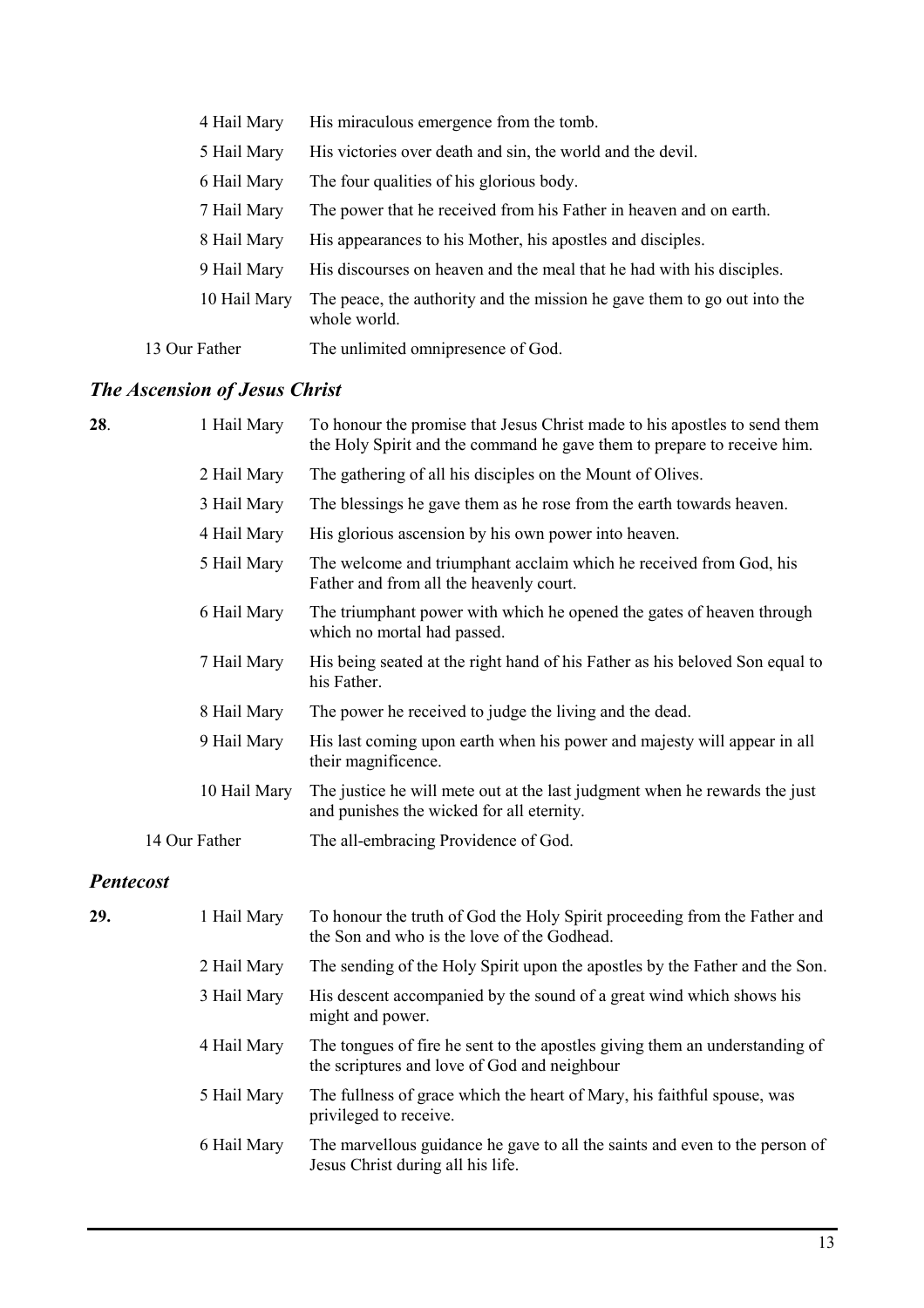| 7 Hail Mary   | The twelve fruits of the Holy Spirit.                                                                                                   |
|---------------|-----------------------------------------------------------------------------------------------------------------------------------------|
| 8 Hail Mary   | The seven gifts of the Holy Spirit.                                                                                                     |
| 9 Hail Mary   | To ask especially for the gift of wisdom and the coming of his kingdom into<br>men's hearts.                                            |
| 10 Hail Mary  | To be victorious over the three evil spirits that are opposed to him, namely<br>the spirit of the flesh, of the world and of the devil. |
| 15 Our Father | The unspeakable generosity of God.                                                                                                      |

# *The Assumption of Mary*

| 30. | 1 Hail Mary   | To honour the eternal predestination of Mary to be the masterpiece of God's<br>hands.           |
|-----|---------------|-------------------------------------------------------------------------------------------------|
|     | 2 Hail Mary   | Her Immaculate Conception and her fullness of grace and reason in the very<br>womb of St. Anne. |
|     | 3 Hail Mary   | Her birth which gladdened the whole world.                                                      |
|     | 4 Hail Mary   | Her presentation and her abode in the temple.                                                   |
|     | 5 Hail Mary   | Her wonderful life and her exemption from all sin.                                              |
|     | 6 Hail Mary   | Her fullness of pre-eminent virtue.                                                             |
|     | 7 Hail Mary   | Her fruitful virginity and her painless childbearing.                                           |
|     | 8 Hail Mary   | Her divine Motherhood and her relationship with the three persons of the<br>most holy Trinity.  |
|     | 9 Hail Mary   | Her precious and loving death.                                                                  |
|     | 10 Hail Mary  | Her resurrection and triumphant Assumption.                                                     |
|     | 16 Our Father | The unattainable glory of God.                                                                  |

# *The Crowning of Mary*

| 31. | 1 Hail Mary  | To honour the triple crown which Mary received from the Holy Trinity.                                              |
|-----|--------------|--------------------------------------------------------------------------------------------------------------------|
|     | 2 Hail Mary  | The joy and the added glory that heaven received through her triumphant<br>entry.                                  |
|     | 3 Hail Mary  | To acknowledge her as queen of heaven and earth, of angels and men.                                                |
|     | 4 Hail Mary  | As treasurer and dispenser of the graces of God, the merits of Jesus Christ<br>and the gifts of the Holy Spirit.   |
|     | 5 Hail Mary  | Mediatrix and advocate of men.                                                                                     |
|     | 6 Hail Mary  | Exterminator and destroyer of the devil and of heresies.                                                           |
|     | 7 Hail Mary  | Safe refuge of sinners.                                                                                            |
|     | 8 Hail Mary  | Nurturing Mother of sinners.                                                                                       |
|     | 9 Hail Mary  | The joy and delight of the just.                                                                                   |
|     | 10 Hail Mary | Refuge for all the living, all-powerful relief for the afflicted, for the dying<br>and for the souls in purgatory. |
|     |              | God alone.                                                                                                         |
|     |              |                                                                                                                    |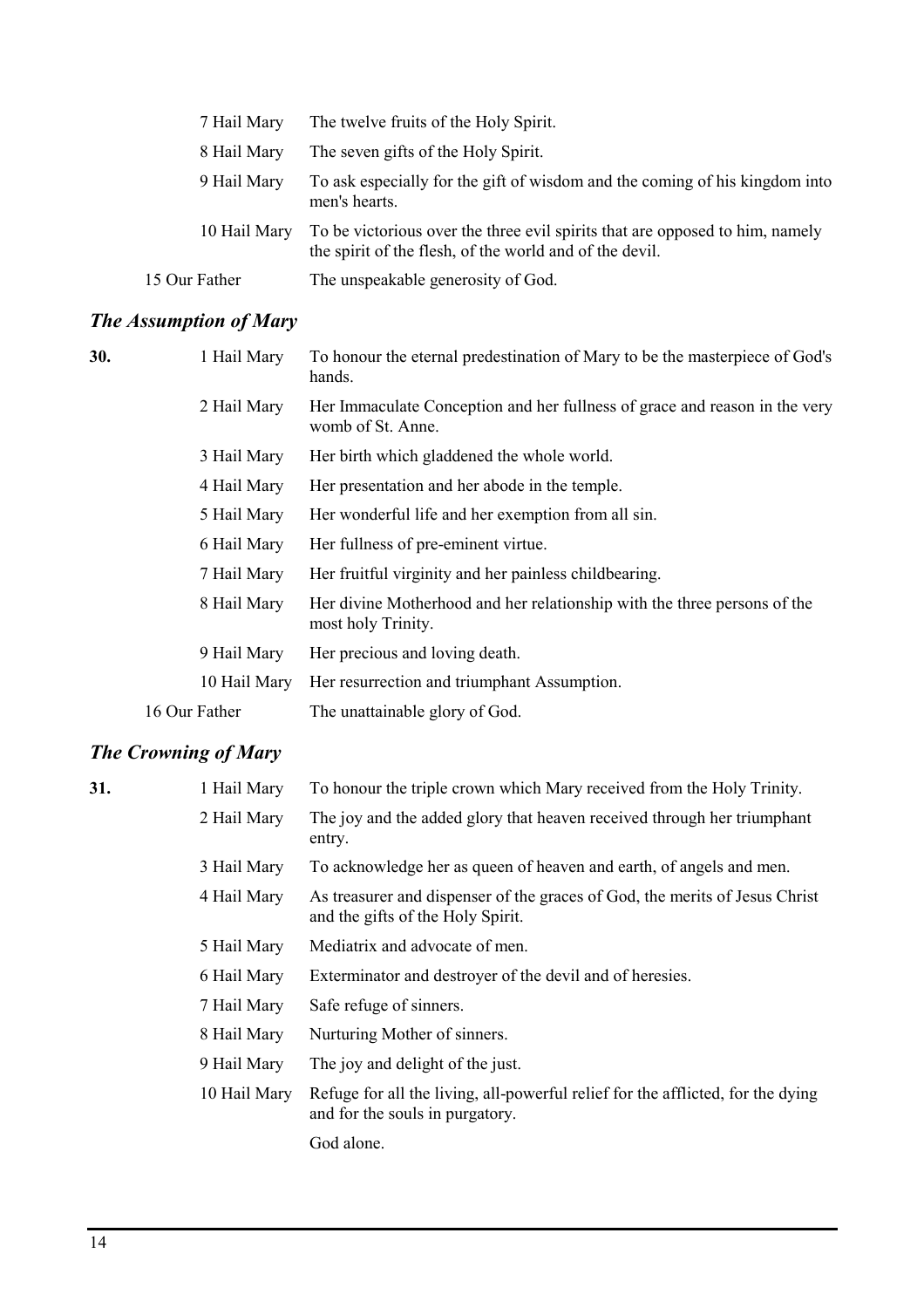# *Fifth Method: 150 Motives Impelling us to say the Rosary*

**32**. Creed: Definition and essence of the Rosary

|     | 1 Our Father | Eminence of the Rosary                                                                                                                                                                        |
|-----|--------------|-----------------------------------------------------------------------------------------------------------------------------------------------------------------------------------------------|
|     | 1 Hail Mary  | the daily Rosary                                                                                                                                                                              |
|     | 2 Hail Mary  | the ordinary Rosary                                                                                                                                                                           |
|     | 3 Hail Mary  | perpetual Rosary                                                                                                                                                                              |
| 33. | 2 Our Father | excellence of the holy Rosary as prefigured in the Old Testament and the<br>parables of the New.                                                                                              |
|     | 1 Hail Mary  | the strength of the holy Rosary against the world, as prefigured by that<br>small stone, which, thrown by no hand of man, fell upon the statue of<br>Nebuchadnezzar and broke it into pieces. |
|     | 2 Hail Mary  | its strength against the devil, as prefigured by the sling of David with which<br>he overcame Goliath.                                                                                        |
|     | 3 Hail Mary  | its power against all sorts of enemies of salvation, as prefigured by the<br>power of David which contained innumerable kinds of defensive and<br>offensive arms.                             |
|     | 4 Hail Mary  | its miracles as prefigured in the rod of Moses which caused water to flow<br>from the rock, calmed the waters, divided the seas and performed miracles.                                       |
|     | 5 Hail Mary  | its holiness as prefigured by the Ark of the Covenant which contained the<br>law, the manna and the rod and also by the psalter of David which<br>prefigured the Rosary.                      |
|     | 6 Hail Mary  | its light as shown in the columns of fire during the night and the shining<br>cloud during the day which guided the Israelites.                                                               |
|     | 7 Hail Mary  | its sweetness as shown in the honey found in the mouth of the lion.                                                                                                                           |
|     | 8 Hail Mary  | its fruitfulness as shown in the net that St. Peter by order of Our Lord threw<br>into the sea and which though filled with 153 fish did not break.                                           |
|     | 9 Hail Mary  | its marvellous fruitfulness as shown in the parable of the mustard seed<br>which, although so small in appearance, becomes a great tree in which the<br>birds of the air make their nests.    |
|     |              | 10 Hail Mary its richness as shown in the parable of the treasure hidden in a field for<br>which a wise man must give up all he has to possess it.                                            |
| 34. | 3 Our Father | It is a gift come down from heaven; a great present that God gives to his<br>most faithful servants.                                                                                          |
|     | 1 Hail Mary  | God is the author of the prayers of which it is composed and of the<br>mysteries which it contains.                                                                                           |
|     | 2 Hail Mary  | it is the Blessed Virgin who gave the Rosary its form.                                                                                                                                        |
|     | 3 Hail Mary  | St. Dominic preached and although he was a saint he converted hardly any<br>sinners.                                                                                                          |
|     | 4 Hail Mary  | he was accompanied in his missions by several holy bishops and still his<br>efforts were without fruit.                                                                                       |
|     | 5 Hail Mary  | by the power of prayer and mortification, he received the holy Rosary in the<br>forest of Toulouse.                                                                                           |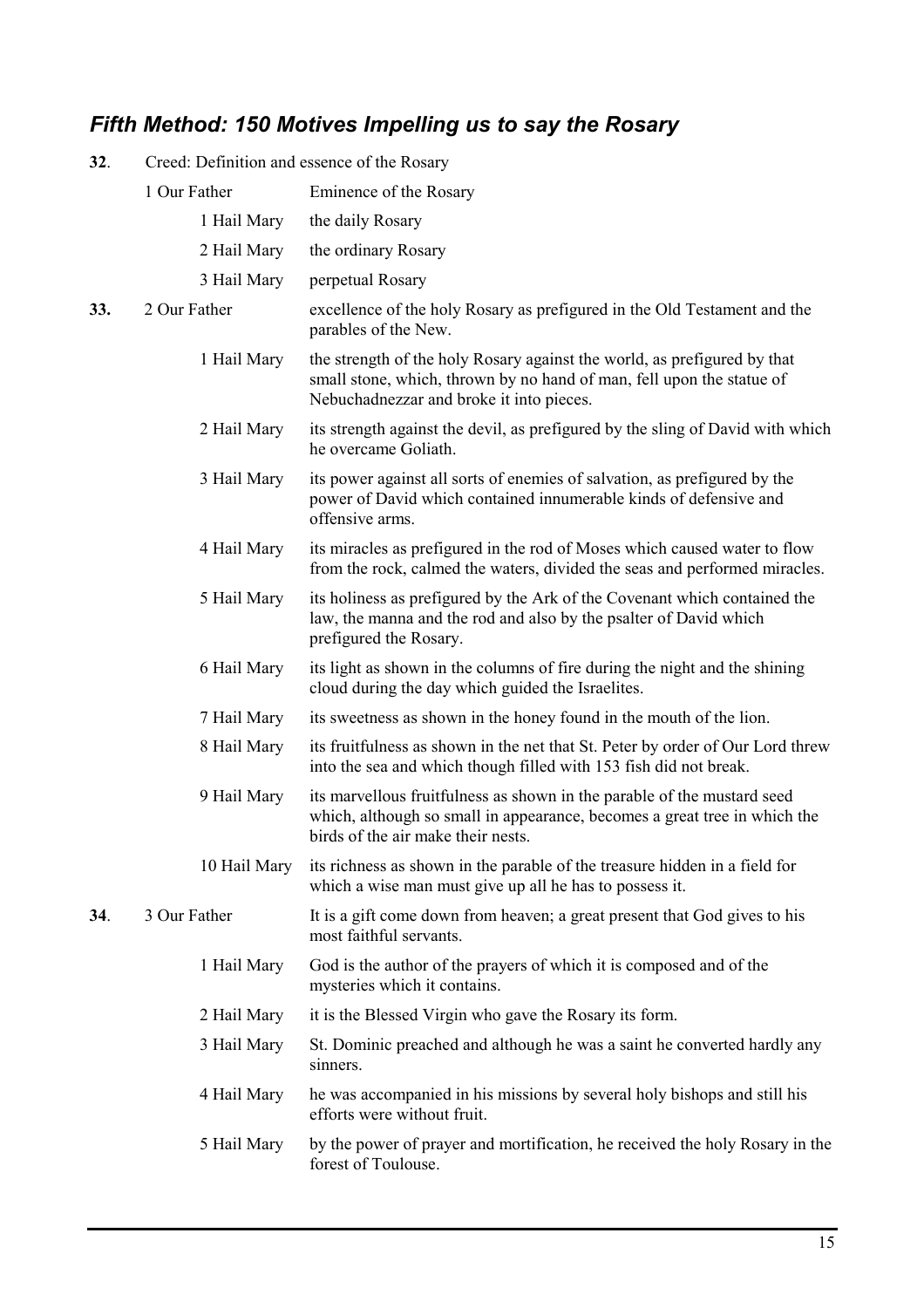|     | 6 Hail Mary  | he entered Toulouse and preached the Rosary and great wonders and great<br>blessings accompanied his preaching.                                                         |
|-----|--------------|-------------------------------------------------------------------------------------------------------------------------------------------------------------------------|
|     | 7 Hail Mary  | he continued all his life preaching the Rosary with results never seen before.                                                                                          |
|     | 8 Hail Mary  | the marvellous effects the Rosary has had wherever it was preached.                                                                                                     |
|     | 9 Hail Mary  | the decline of the Rosary.                                                                                                                                              |
|     | 10 Hail Mary | the restoration of the Rosary by Blessed Alan de la Roche.                                                                                                              |
| 35. | 4 Our Father | The Rosary is the triple crown that we place on the heads of Jesus and Mary<br>and he who recites it every day will receive the same crown.                             |
|     | 1 Hail Mary  | Mary possesses three kinds of crown.                                                                                                                                    |
|     | 2 Hail Mary  | The daily Rosary is her great crown.                                                                                                                                    |
|     | 3 Hail Mary  | The reprobate crown themselves with faded roses.                                                                                                                        |
|     | 4 Hail Mary  | The predestinate crown Jesus and Mary with eternal roses.                                                                                                               |
|     | 5 Hail Mary  | The Jews crown Jesus with piercing crowns.                                                                                                                              |
|     | 6 Hail Mary  | True Christians crown him with fragrant roses.                                                                                                                          |
|     | 7 Hail Mary  | The first is the bridal crown or crown of excellence which we place on<br>Mary's head by the joyful mysteries.                                                          |
|     | 8 Hail Mary  | The second is the crown of triumph or of power that we give her by the<br>sorrowful mysteries.                                                                          |
|     | 9 Hail Mary  | The third is the royal crown or crown of goodness that we give her by the<br>glorious mysteries.                                                                        |
|     | 10 Hail Mary | There are three crowns for the one who recites the Holy Rosary every day:<br>1 crown of graces during life<br>2 crown of peace at death<br>3 crown of glory in eternity |
| 36. | 5 Our Father | The Rosary is a mystical summary of all the most beautiful prayers of the<br>Church.                                                                                    |
|     | 1 Hail Mary  | The Creed is a summary of the gospel.                                                                                                                                   |
|     | 2 Hail Mary  | It is the prayer of believers.                                                                                                                                          |
|     | 3 Hail Mary  | The shield of the soldiers of Jesus Christ.                                                                                                                             |
|     | 4 Hail Mary  | The Our Father - prayer of which Jesus Christ is the sole author.                                                                                                       |
|     | 5 Hail Mary  | Prayer he used when praying to his Father and through which he obtained<br>what he desired.                                                                             |
|     | 6 Hail Mary  | Prayer which contains a summary of all we must ask of God.                                                                                                              |
|     | 7 Hail Mary  | Prayer in which are found all our duties towards God.                                                                                                                   |
|     | 8 Hail Mary  | Prayer which contains a summary of all we must ask of God.                                                                                                              |
|     | 9 Hail Mary  | Prayer whose value is unknown and which is said very badly by the<br>majority of Christians.                                                                            |
|     | 10 Hail Mary | Paraphrase of the Our Father.                                                                                                                                           |
| 37. | 6 Our Father | The Rosary contains the angelic greeting which is the most pleasing prayer<br>we can offer our Blessed Lady.                                                            |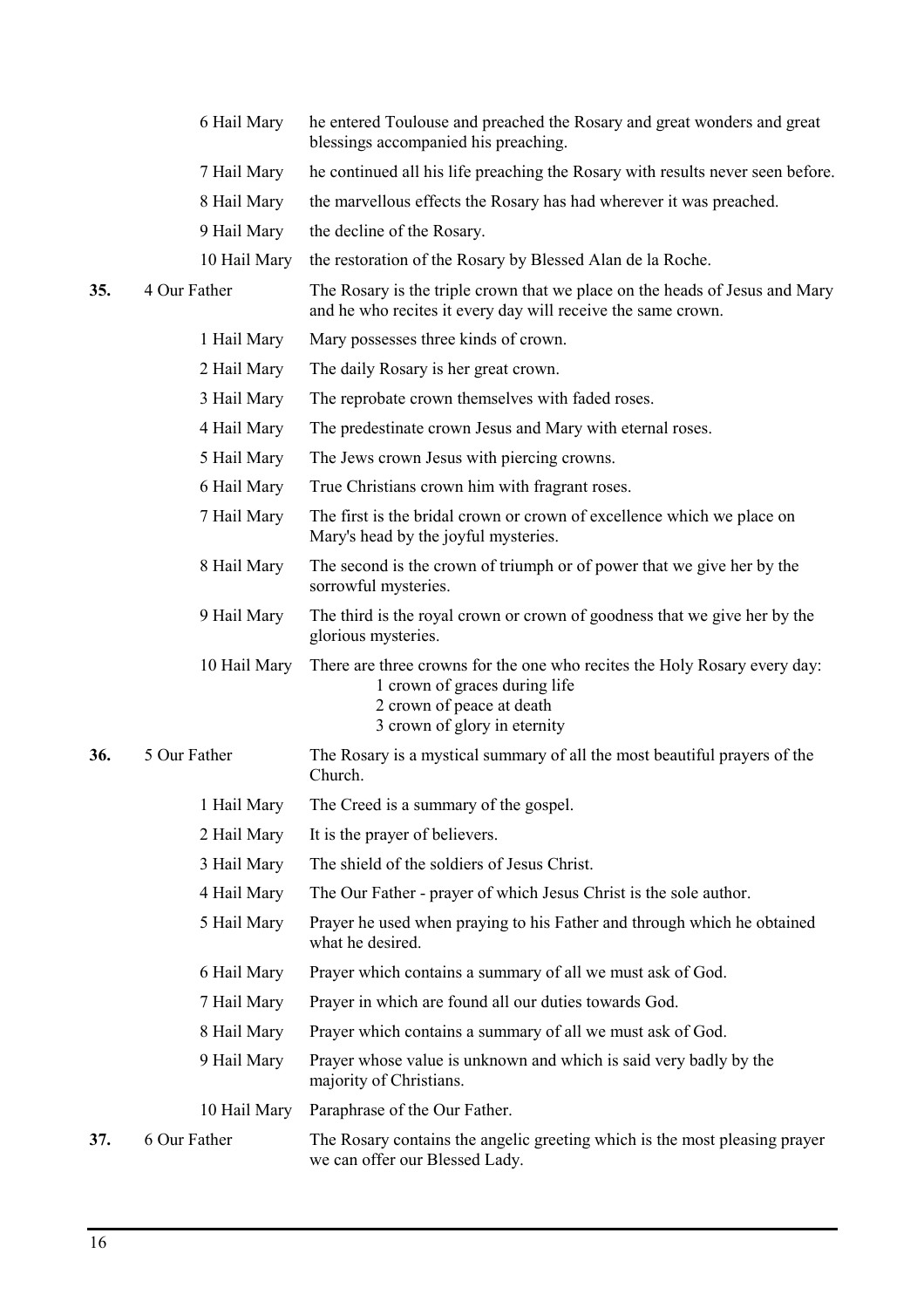|     | 1 Hail Mary  | The Hail Mary is a divine compliment which wins over the heart of the<br>Blessed Virgin.                                                                                                                                                     |
|-----|--------------|----------------------------------------------------------------------------------------------------------------------------------------------------------------------------------------------------------------------------------------------|
|     | 2 Hail Mary  | It is the new song of the New Testament which the faithful sing as they                                                                                                                                                                      |
|     |              | escape from the captivity of the devil.                                                                                                                                                                                                      |
|     | 3 Hail Mary  | It is the hymn of the angels and saints in heaven.                                                                                                                                                                                           |
|     | 4 Hail Mary  | It is the prayer of the predestinate and of Catholics.                                                                                                                                                                                       |
|     | 5 Hail Mary  | It is a mysterious rose which is a source of joy to the Blessed Virgin and to<br>the soul.                                                                                                                                                   |
|     | 6 Hail Mary  | It is a precious stone which embellishes and sanctifies the soul.                                                                                                                                                                            |
|     | 7 Hail Mary  | It is a valuable piece of money with which to purchase heaven.                                                                                                                                                                               |
|     | 8 Hail Mary  | It is the prayer which distinguishes the predestinate from the reprobate.                                                                                                                                                                    |
|     | 9 Hail Mary  | It is the terror of the devil, the blow which crushes him, the nail of Sisera<br>which pierces his head.                                                                                                                                     |
|     | 10 Hail Mary | Paraphrase of the Hail Mary.                                                                                                                                                                                                                 |
| 38. | 7 Our Father | The Rosary is a divine Summary of the mysteries of Jesus and Mary in<br>which we proclaim and commemorate their life, passion and glory.                                                                                                     |
|     | 1 Hail Mary  | Men's misfortune and ruin come from ignorance and neglect of the<br>mysteries of Jesus Christ.                                                                                                                                               |
|     | 2 Hail Mary  | The Rosary provides the knowledge of the mysteries of Jesus and Mary and<br>recalls them to mind in view of applying them to one's life.                                                                                                     |
|     | 3 Hail Mary  | The greatest desire of Jesus Christ was and still is that we remember him.<br>With this in mind he instituted the sacrifice of the Mass.                                                                                                     |
|     | 4 Hail Mary  | After holy Mass the Rosary is the holiest action and prayer that we can offer<br>because it is a remembrance and a celebration of what Jesus Christ has done<br>and suffered for us.                                                         |
|     | 5 Hail Mary  | The Rosary is the prayer of the angels and saints in heaven because they are<br>engaged in celebrating the life, death and glory of Jesus Christ.                                                                                            |
|     | 6 Hail Mary  | When we say the Rosary we celebrate in one day or one week all the<br>mysteries that the Church celebrates in a year for the sanctification of her<br>children.                                                                              |
|     | 7 Hail Mary  | Those who say the holy Rosary every day have a share in what the saints are<br>doing in heaven which is the same as they were doing upon earth<br>meritoriously, for they who are on earth are doing what the saints are doing<br>in heaven. |
|     | 8 Hail Mary  | The mysteries of the Holy Rosary are like mirrors for the predestinate in<br>which they see their faults and like torches which guide them in this world<br>of darkness.                                                                     |
|     | 9 Hail Mary  | They see springs of living water from the Saviour to whom one may go with<br>joy to draw the saving waters of grace.                                                                                                                         |
|     | 10 Hail Mary | They are the 15 steps of the temple of Solomon and the 15 rungs of the<br>ladder of Jacob by which the angels descend to them and return to heaven<br>and by which they ascend to heaven.                                                    |
| 39. | 8 Our Father | The Rosary is the tree of life which bears marvellous fruits all the year<br>round.                                                                                                                                                          |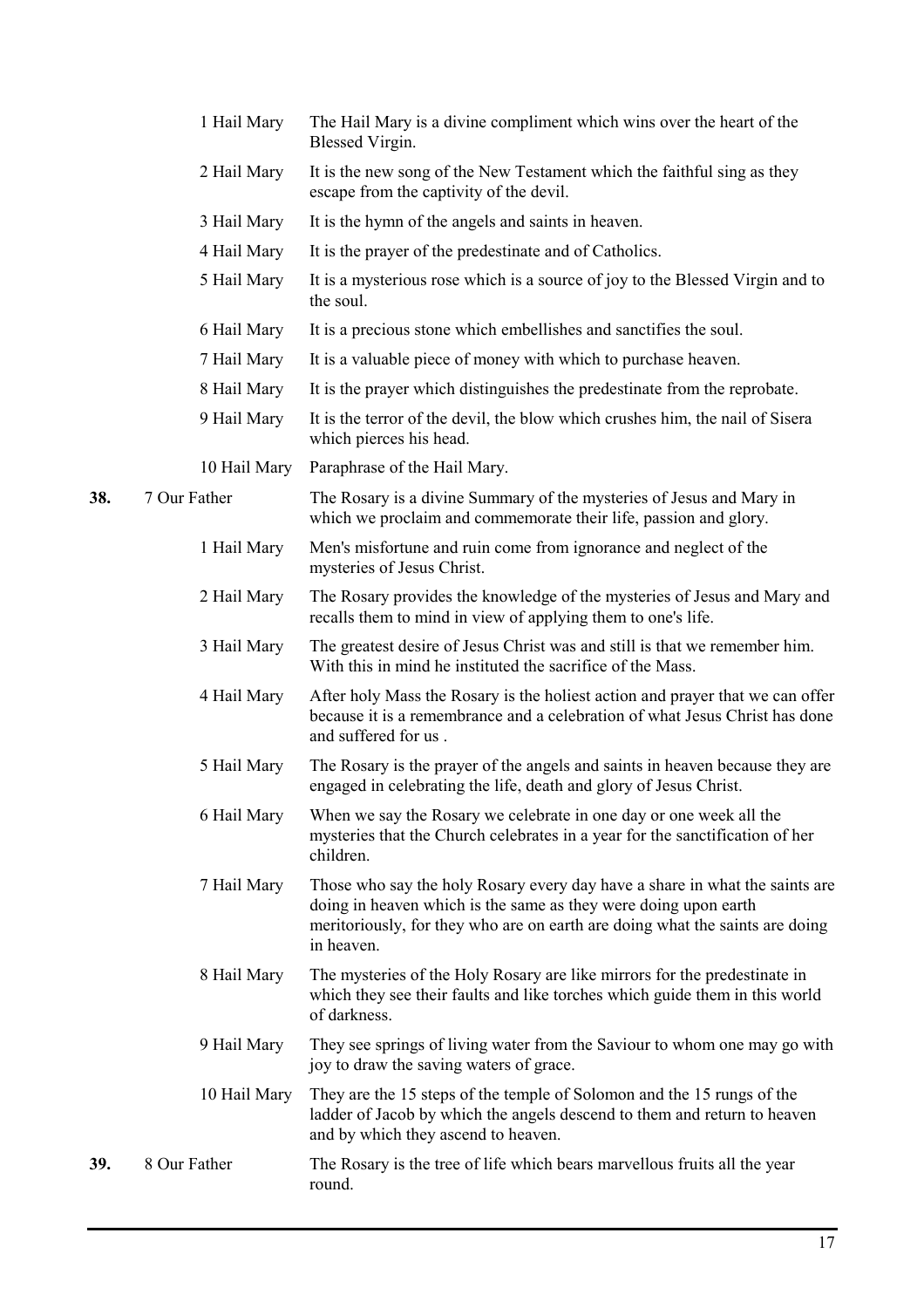|     | 1 Hail Mary   | hardened sinners.<br>The Rosary enlightens blind and                                                                                                  |
|-----|---------------|-------------------------------------------------------------------------------------------------------------------------------------------------------|
|     | 2 Hail Mary   | It brings back obstinate heretics.                                                                                                                    |
|     | 3 Hail Mary   | It sets prisoners free.                                                                                                                               |
|     | 4 Hail Mary   | It heals the incurable.                                                                                                                               |
|     | 5 Hail Mary   | It enriches the poor.                                                                                                                                 |
|     | 6 Hail Mary   | It supports the weak.                                                                                                                                 |
|     | 7 Hail Mary   | It consoles the afflicted and the dying.                                                                                                              |
|     | 8 Hail Mary   | It reforms lax religious orders.                                                                                                                      |
|     | 9 Hail Mary   | It checks the effects of God's anger.                                                                                                                 |
|     | 10 Hail Mary  | It makes good people better.                                                                                                                          |
| 40. | 9 Our Father  | The Rosary is a practice that God has sanctioned by many miracles.                                                                                    |
|     | 1 Hail Mary   | Miracles in the conversion of sinners.                                                                                                                |
|     | 2 Hail Mary   | In the conversion of heretics.                                                                                                                        |
|     | 3 Hail Mary   | In the cure of all sorts of diseases.                                                                                                                 |
|     | 4 Hail Mary   | In favour of the dying brethren.                                                                                                                      |
|     | 5 Hail Mary   | In the sanctification of devout people.                                                                                                               |
|     | 6 Hail Mary   | In the release of souls from purgatory.                                                                                                               |
|     | 7 Hail Mary   | In the reception into the Confraternity.                                                                                                              |
|     | 8 Hail Mary   | For the procession of the holy Rosary and the oil lamp of the holy Rosary.                                                                            |
|     | 9 Hail Mary   | For its devout recitation.                                                                                                                            |
|     | 10 Hail Mary  | To carry it on one's person with devotion.                                                                                                            |
| 41. | 10 Our Father | The holy Rosary is most excellent because it was established for very noble<br>ends which give great glory to God and are very salutary for the soul. |
|     | 1 Hail Mary   | By being enrolled in this Confraternity we are strengthened in a wonderful<br>way by joining millions of brothers and sisters.                        |
|     | 2 Hail Mary   | We thus preserve a continuous remembrance of the mysteries of Jesus and<br>Mary.                                                                      |
|     | 3 Hail Mary   | We are able to praise God at every moment of the day and night and in<br>every place on earth, which one could not do on one's own.                   |
|     | 4 Hail Mary   | To thank Our Lord for all the graces he is giving us at every moment.                                                                                 |
|     | 5 Hail Mary   | To be ever asking pardon for our daily sins.                                                                                                          |
|     | 6 Hail Mary   | To make our prayers more powerful by being united with others.                                                                                        |
|     | 7 Hail Mary   | For mutual help at the hour of death which is so difficult and so important.                                                                          |
|     | 8 Hail Mary   | To be supported at the hour of judgment by as many intercessors as there<br>are members of the confraternity of the Rosary.                           |
|     | 9 Hail Mary   | To be given relief after death and speedily released from the pains of<br>purgatory by the Masses and prayers which are offered up.                   |
|     | 10 Hail Mary  | To form an army arrayed as for battle to destroy the empire of the devil and<br>establish that of Jesus Christ.                                       |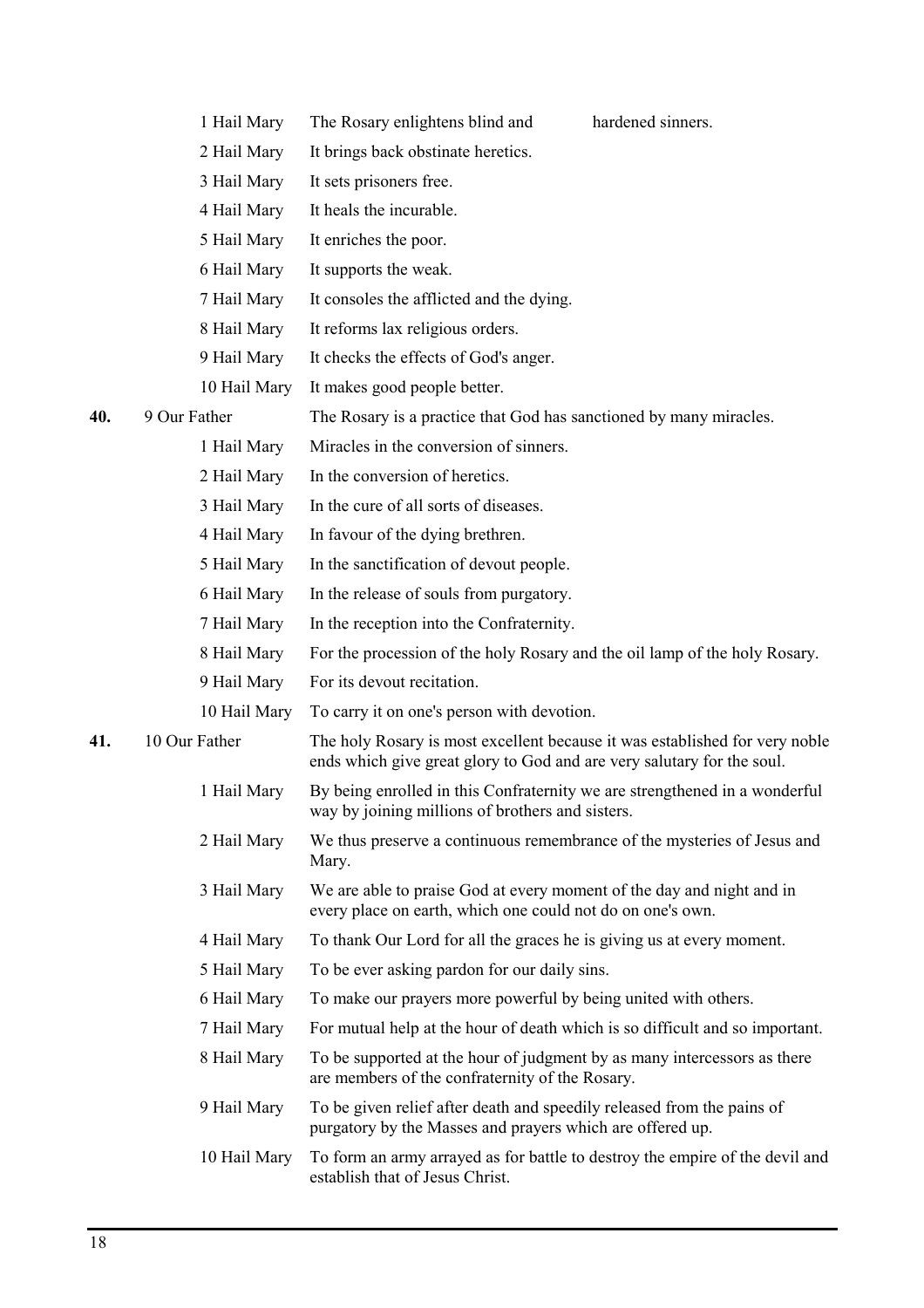| 42. | 11 Our Father | The Rosary is a great store of indulgence accorded by popes outdoing one<br>another.                                          |
|-----|---------------|-------------------------------------------------------------------------------------------------------------------------------|
|     | 1 Hail Mary   | Plenary indulgences of the stations of Rome and Jerusalem by going to<br>Communion on certain days.                           |
|     | 2 Hail Mary   | Plenary indulgence on enrolment in the confraternity.                                                                         |
|     | 3 Hail Mary   | Plenary indulgence at the hour of death.                                                                                      |
|     | 4 Hail Mary   | Indulgence for the recitation of the Rosary.                                                                                  |
|     | 5 Hail Mary   | Indulgence for those who organize the saying of the Rosary.                                                                   |
|     | 6 Hail Mary   | Indulgence for those who receive communion in the church of the Rosary<br>on the first Sunday of the month.                   |
|     | 7 Hail Mary   | Indulgence on the occasion of the procession.                                                                                 |
|     | 8 Hail Mary   | Indulgence for those who say the Mass of the Rosary.                                                                          |
|     | 9 Hail Mary   | Indulgence for certain good works.                                                                                            |
|     | 10 Hail Mary  | Indulgence for those who are unable to visit the church of the Rosary, or<br>receive Communion, or take part in a procession. |
| 43. | 12 Our Father | The Rosary is sanctioned by the example given to us by the saints.                                                            |
|     | 1 Hail Mary   | St. Dominic, its origination.                                                                                                 |
|     | 2 Hail Mary   | Blessed Alan de la Roche who restored it.                                                                                     |
|     | 3 Hail Mary   | The saintly Dominicans who propagated it.                                                                                     |
|     | 4 Hail Mary   | Among the popes: Pius V, Innocent III, and Boniface VIII who had it<br>embroidered in satin.                                  |
|     | 5 Hail Mary   | Among the cardinals: St. Charles Borromeo.                                                                                    |
|     | 6 Hail Mary   | Among the bishops: St. Francis de Sales.                                                                                      |
|     | 7 Hail Mary   | Among religious: St. Ignatius, St. Philip Neri, St. Felix of Cantalice.                                                       |
|     | 8 Hail Mary   | Among kings and queens: St. Louis, Philip I, King of Spain, Queen<br>Blanche.                                                 |
|     | 9 Hail Mary   | Among the learned: Albert the Great, Navarre, etc.                                                                            |
|     | 10 Hail Mary  | Among saintly people: the famous holy women of Rome, Sister Mary of the<br>Incarnation.                                       |
| 44. | 13 Our Father | The vanquished enemies of the Rosary prove its fame to us.                                                                    |
|     | 1 Hail Mary   | Those who neglect it.                                                                                                         |
|     | 2 Hail Mary   | Those who say it with indifference and without attention.                                                                     |
|     | 3 Hail Mary   | Those who say it in haste and to get it over with.                                                                            |
|     | 4 Hail Mary   | Those who say it with unrepentant mortal sin.                                                                                 |
|     | 5 Hail Mary   | Those who say it out of hypocrisy, lacking any devotion.                                                                      |
|     | 6 Hail Mary   | Critics who strive ingeniously to do away with it.                                                                            |
|     | 7 Hail Mary   | The impious who speak against it.                                                                                             |
|     | 8 Hail Mary   | The cowardly who accept it and then abandon it.                                                                               |
|     | 9 Hail Mary   | Heretics who attack it and run it down.                                                                                       |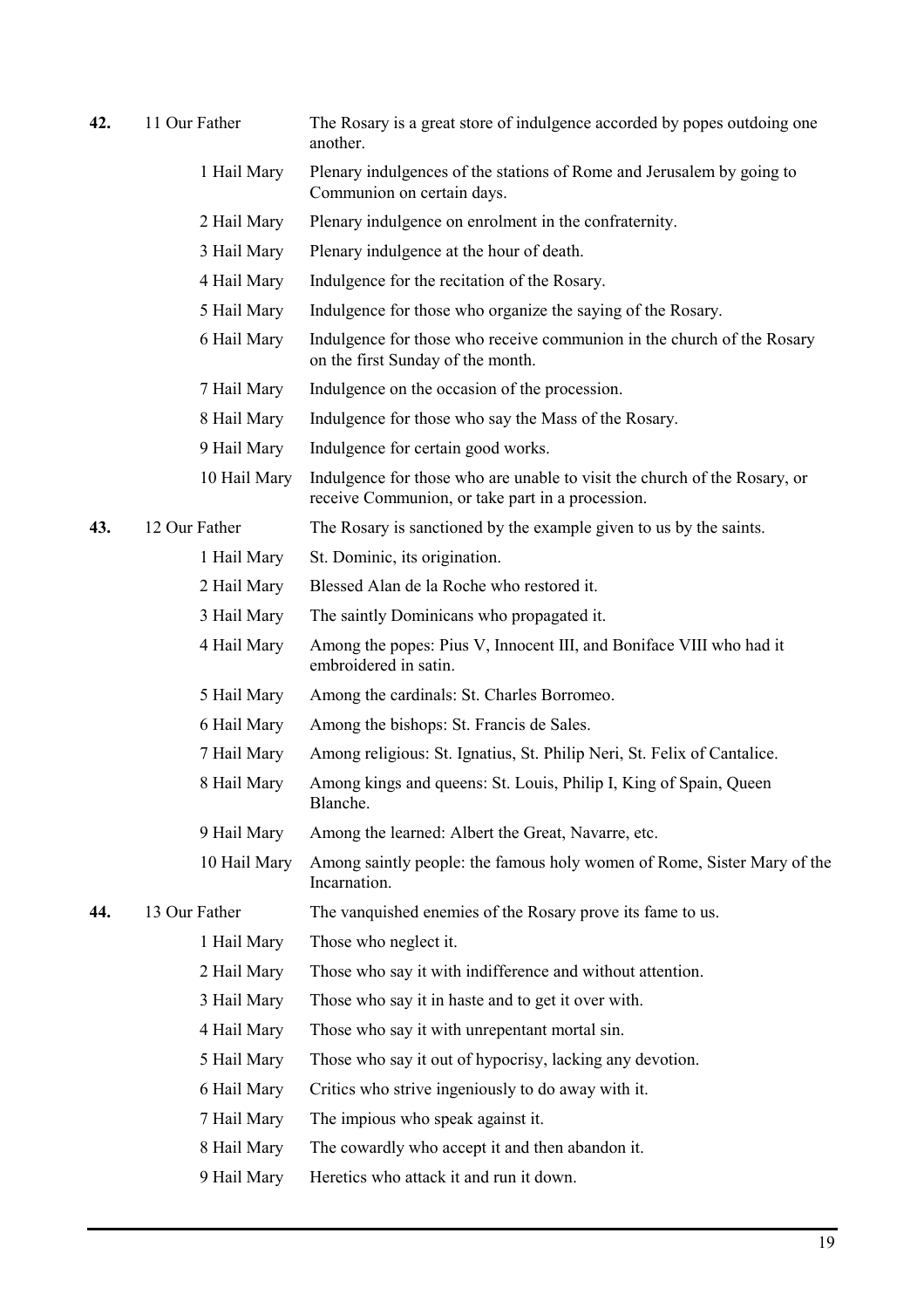|     | 10 Hail Mary  | The devils who hate it and strive to destroy it by numerous tricks.                                                                                                               |
|-----|---------------|-----------------------------------------------------------------------------------------------------------------------------------------------------------------------------------|
| 45. | 14 Our Father | The overcoming of objections that heretics, critics, libertines and those who<br>neglect and ignore the Rosary generally make either to do away with it or to<br>avoid saying it. |
|     | 1 Hail Mary   | It is a new religious practice.                                                                                                                                                   |
|     | 2 Hail Mary   | It is an invention of Religious to make money.                                                                                                                                    |
|     | 3 Hail Mary   | It is a devotion of ignorant women who do not know how to read.                                                                                                                   |
|     | 4 Hail Mary   | It is superstitious being based on counting prayers.                                                                                                                              |
|     | 5 Hail Mary   | It is preferable to say the penitential psalms.                                                                                                                                   |
|     | 6 Hail Mary   | It is preferable to make a meditation.                                                                                                                                            |
|     | 7 Hail Mary   | It is too long and too tiresome a prayer.                                                                                                                                         |
|     | 8 Hail Mary   | One cannot be saved without saying the Rosary.                                                                                                                                    |
|     | 9 Hail Mary   | We sin if we fail to say it.                                                                                                                                                      |
|     | 10 Hail Mary  | It is good, but I have not the time to say it.                                                                                                                                    |
| 46. | 15 Our Father | Manner of saying the Rosary well.                                                                                                                                                 |
|     | 1 Hail Mary   | It must be said with a pure heart without attachment to grave sin.                                                                                                                |
|     | 2 Hail Mary   | In a worthy manner with good intentions.                                                                                                                                          |
|     | 3 Hail Mary   | With attention avoiding voluntary distractions.                                                                                                                                   |
|     | 4 Hail Mary   | Slowly and calmly with pauses in the prayers.                                                                                                                                     |
|     | 5 Hail Mary   | Devout whilst meditating on the mysteries.                                                                                                                                        |
|     | 6 Hail Mary   | Modestly and in a respectful attitude whether standing or kneeling.                                                                                                               |
|     | 7 Hail Mary   | Wholeheartedly and every day.                                                                                                                                                     |
|     | 8 Hail Mary   | Inwardly when it is said alone.                                                                                                                                                   |
|     | 9 Hail Mary   | Publicly and in two responding groups.                                                                                                                                            |
|     |               | 10 Hail Mary Perseveringly until death.                                                                                                                                           |
| 47. | 16 Our Father | Different methods of saying the holy Rosary.                                                                                                                                      |
|     | 1 Hail Mary   | The holy Rosary can be said in a straightforward manner, saying only the<br>Our Fathers and Hail Marys with the intentions of the mysteries.                                      |
|     | 2 Hail Mary   | We can add a word to each mystery of the decade.                                                                                                                                  |
|     | 3 Hail Mary   | We can make a little offering at each decade.                                                                                                                                     |
|     | 4 Hail Mary   | We can make a more important offering at each decade.                                                                                                                             |
|     | 5 Hail Mary   | We can have a special intention for each Hail Mary.                                                                                                                               |
|     | 6 Hail Mary   | We can recite it inwardly without speaking.                                                                                                                                       |
|     | 7 Hail Mary   | We can genuflect at each Hail Mary.                                                                                                                                               |
|     | 8 Hail Mary   | We can prostrate at each Hail Mary.                                                                                                                                               |
|     | 9 Hail Mary   | We can give ourselves a stroke of the discipline.                                                                                                                                 |
|     | 10 Hail Mary  | We can commemorate the saints at each decade and blend with one of the<br>above-mentioned methods as the Holy Spirit inspires.                                                    |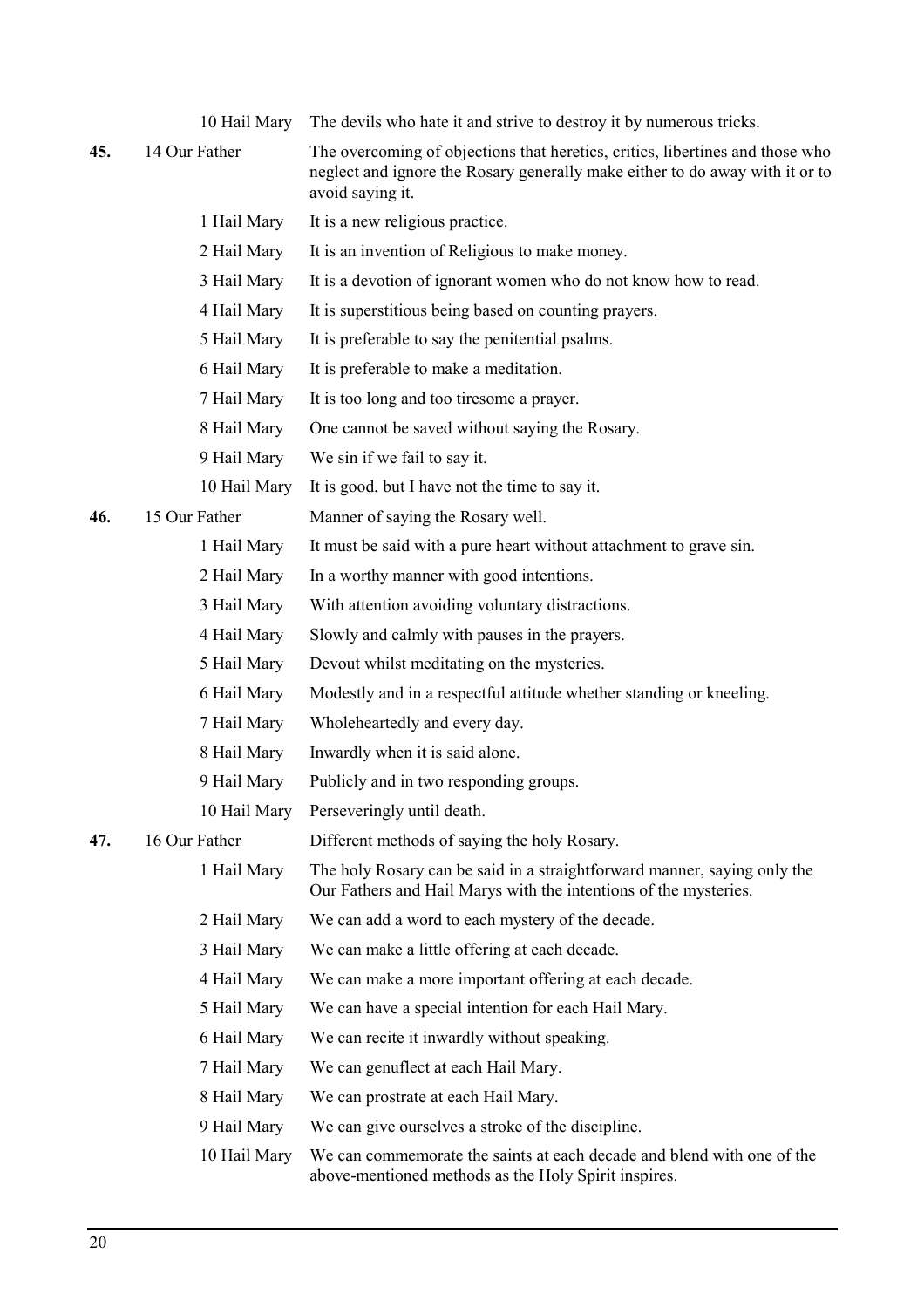### *Appendix The Principal Rules Of The Confraternity of the Holy Rosary*

- **48.** Members should:
	- 1 Have their names written in the register of the confraternity and, if possible, go to Confession and Communion and say the Rosary on the day they are enrolled.
	- 2 Possess a blessed rosary.
	- 3 Say the Rosary every day or at least once a week.
	- 4 Whenever possible, go to Confession and Communion on the first Sunday of every month and take part in the Rosary processions.

Remember that none of these rules binds under pain of sin.

### **On the Power and Dignity of the Rosary**

**49.** Through the Rosary, hardened sinners of both sexes became converted and began to lead a holy life, regretting their past sins with genuine tears of sorrow. Even children performed unbelievable penances, and devotion to my Son and to me spread so much that it seemed almost as though angels were living on earth. Faith was increasing and many of the faithful longed to shed their blood for it and fight against heretics....

**50.** "Thus, through the sermons of my very dear Dominic and through the power of the Rosary the heretical regions became submissive to the Church. Almsgiving became widespread; churches and hospitals were built; people led pure and honourable lives; real wonders were accomplished. Holiness and unworldliness were seen everywhere; the church was seen as honourable; princes were just; people lived at peace with one another and justice and equity reigned in the guilds and in the home. More impressive still, workmen did not take up their tools until after they had greeted me by saying my Rosary and they did not retire at night without again praying to me on their knees. If they remembered in the middle of the night that they had not offered me this tribute, they would immediately rise from their bed and greet me with even greater respect, and with sorrow for their lapse. The Rosary became so well known that people who were devout were considered by others as being obviously confraternity members. If a man lived openly in sin or blasphemed, it was commonly said: "This man cannot possibly be a brother of St. Dominic." I must not fail to mention the signs and wonders that I have wrought and put in different lands through the holy Rosary.

 "I have stopped pestilences and put an end to horrible wars and averted bloodshed, besides strengthening those who said the Rosary in order to avoid sin. When you say the Rosary the angels rejoice in it, the holy Trinity delights in it, my son finds joy in it and I myself am happier than you can possibly imagine. After the holy Sacrifice of the Mass there is nothing that I love so much as the holy Rosary." (Cf. Blessed Alan de la Roche)....

**51.** "Having been strongly urged to do so by St. Dominic, all the brothers and sisters of his Order honoured my Son and me unceasingly and in an indescribably beautiful way by saying this psalter of the Holy Trinity. Every day each one of them said at least one complete Rosary. If anybody failed to say it he felt that the whole of his day was spoiled. The brothers of St. Dominic had so great a love for this holy devotion that it made them hurry to church or choir more willingly. If one of them was seen to carry out his duties carelessly the others would say with assurance, "Dear brother, you must not be saying Mary's psalter any more or else you are saying it badly."

### **52. On the Dignity of the Hail Mary**

 The holy angels in heaven salute the most Blessed Virgin with the Hail Mary not audibly but with their angelic mind. For they are fully aware that through it reparation was made for the fallen angels' sin, God became man and the world was renewed" (Blessed Alan). "I myself, knowing the power of this greeting by the Lord, repeated it with great fervour. Indeed, realizing my own human nature, I begged Mary for a share in her divine life of grace and glory" (Blessed Alan). "One night when a woman member of the Confraternity had retired, Our Lady appeared to her and said, 'My daughter, do not be afraid of me. I am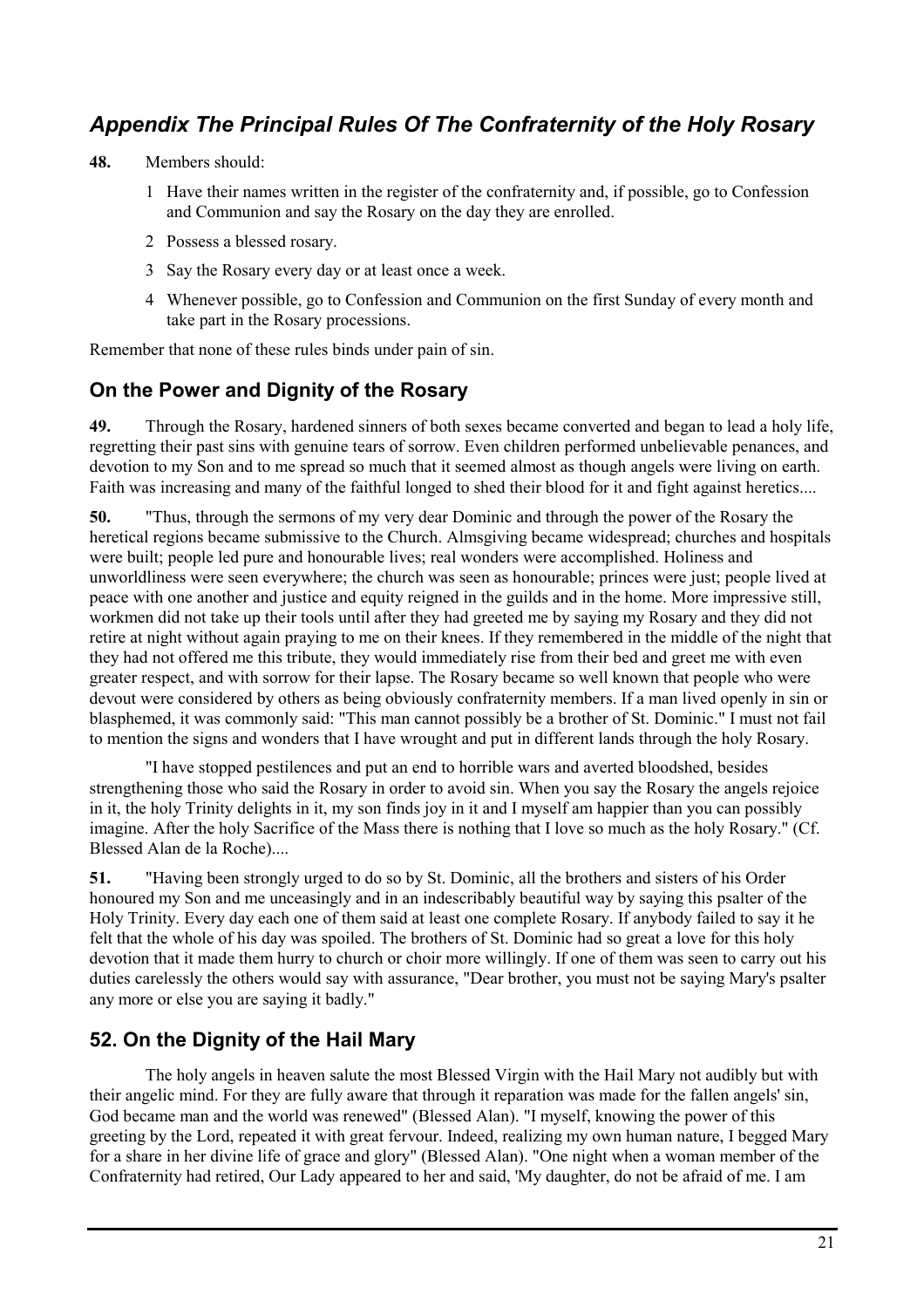your loving Mother whom you praise so faithfully every day. Be steadfast and persevere. I want you to know that the Hail Mary gives me so much joy that no man could ever really describe it"' (Guillaume Pepin, In Rosario aureo, Sermon 47).

**53.** "This was corroborated by a vision of St. Gertrude. In her revelations, Book IV, chapter XI, we find this story:

 "On the morning of the feast of the Annunciation of the Blessed Virgin Mary while the Ave Maria was being sung in Gertrude's monastery, she had a vision in which three streams gushed forth from the Father, the Son and the Holy Spirit and gently flowed into the heart of the Virgin Mary. From this heart these streams flowed back impetuously to their source. From this, Gertrude learned that the Blessed Trinity has allowed Our Lady to be the most powerful after God the Father, the wisest after God the Son and the most loving after God the Holy Spirit. She also learned that every time the Hail Mary is said by the faithful the three mysterious streams surround Our Lady in a mighty current rush to her heart. After they have completely bathed her in happiness they gush back into the bosom of God. The saints and angels share in this abundance of joy, as do the faithful on earth who say this prayer, for the Hail Mary is the source of all good for God's children.

**54.** "Listen to what Our Lady herself said to Saint Mechtilde: 'Never has any man composed anything more beautiful than the Hail Mary. No greeting could be dearer to my heart than those beautiful and dignified words that God the Father addressed to me himself.' Our Lady one day said to Saint Mechtilde, 'All the Hail Marys you have given me are blazoned on my cloak. She then held out a portion of her mantle, saying, 'When this part of my cloak is full of Hail Marys I shall gather you up and take you into the Kingdom of my beloved Son."' Denis the Carthusian, speaking of a vision of Our Lady to one of her clients, said, "We should greet the Blessed Virgin with our hearts, our lips and our deeds, so that she will not be able to say to us, 'These people honour me with their lips but their hearts are far from me."

**55.** Richard of St. Laurence lists the reasons why it is good to say a Hail Mary at the beginning of a sermon:

- 1 The Church militant should follow the example of Saint Gabriel who saluted Mary with great respect saying "Hail Mary," before he told her the joyous news: "Behold you shall conceive and bear a Son...." Thus the Church greets the Virgin before announcing the gospel.
- 2 The congregation will derive more fruit from a sermon that is prefaced by the Hail Mary. The priest who gives the sermon has the angel's role. But in order that the congregation may give birth to Christ in their souls (by faith) they must first obtain this grace from the Blessed Virgin who gave birth to him the first time, and so together with her, they will become mothers of the Son of God. For without Mary they cannot produce Jesus in their souls.
- 3 The gospel shows us the effectiveness of the Hail Mary and people will receive help from Our Lady through this prayer.
- 4 Through the Hail Mary, priests avoid pitfalls in their preaching, for Mary gives enlightenment to preachers.
- 5 The congregation, following Our Lady's example, listens more attentively and is more apt to remember the Word of God.
- 6 The devil, who is the enemy of the human race and of the preaching of the gospel, is driven off by the Hail Mary. This is most necessary because, to quote Our Lord's words, there is a danger of his coming to take the Word of God out of people's hearts, "lest believing they might be saved."

**56.** In his first sermon on the holy Rosary Clement Losow says: After St. Dominic had gone to heaven, devotion to the Rosary waned and it was nearly extinct, when a terrible pestilence broke out in several parts of the country. The afflicted people sought the advice of a saintly hermit who lived a very austere life in the desert. They besought him to pray to God for them. The holy man called upon the Mother of the Saviour, imploring her as advocate of sinners to come to the aid of the people. Mary appeared and said, 'These